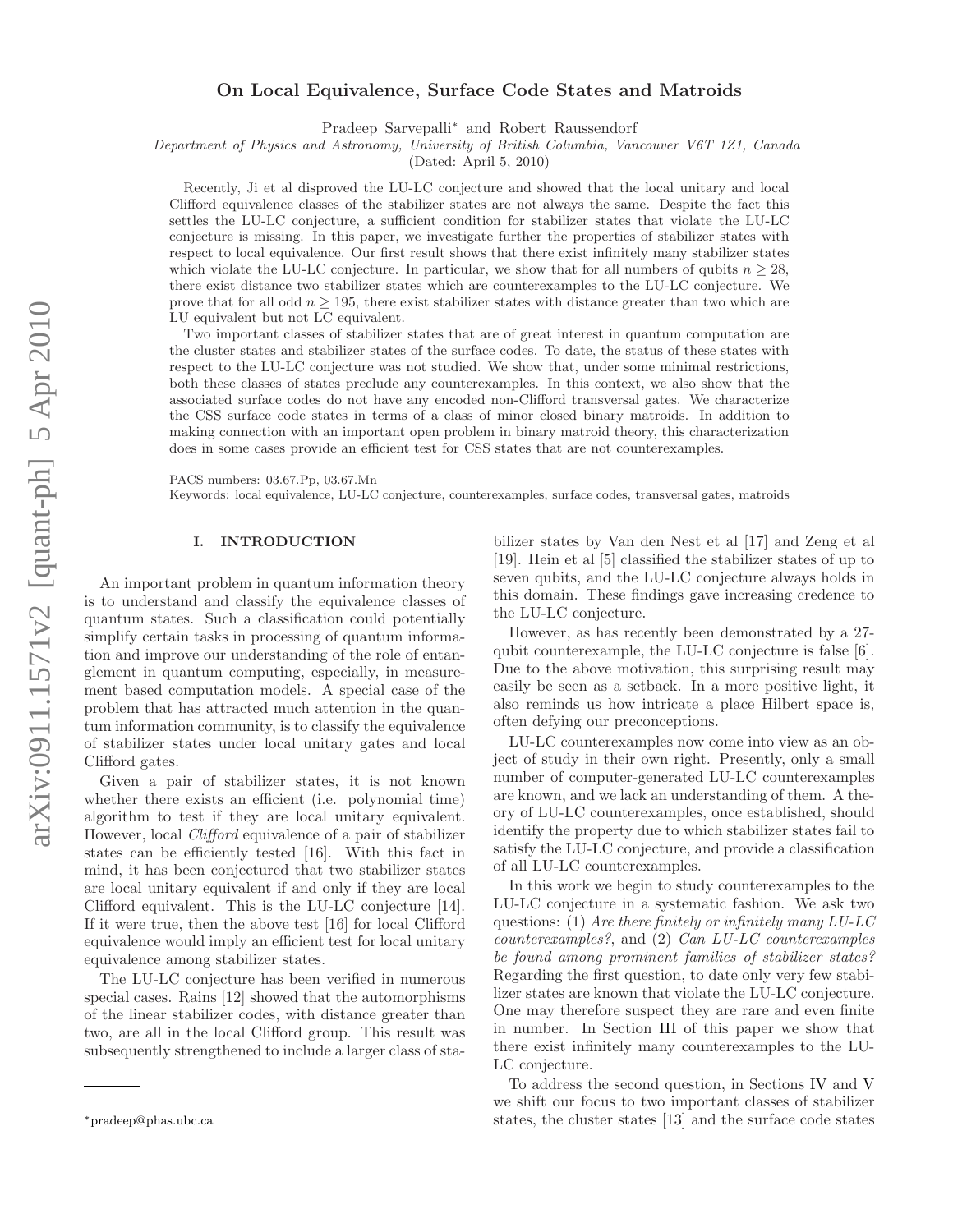[1, 7]. The cluster states form a universal resource for measurement based quantum computation, and the surface codes are an important family of quantum codes with topological properties. We show that under minimal restrictions on the states, they cannot be counterexamples to the LU-LC conjecture.

These results have useful applications. Quantum codes with encoded non-Clifford transversal gates are much sought after in the context of fault tolerant quantum computation. Surface codes are of great interest because they are especially suited for fault tolerant computation and their potential for high thresholds. However, no non-Clifford transversal gates have been found for these codes since their discovery almost a decade ago. As a consequence of our results on LU-LC counterexamples, in Section V we show that under similar restrictions as for LU-LC equivalence, surface codes do not have any non-Clifford transversal gates. Hence, fault tolerant quantum computation with these codes must necessarily rely on other methods to realize any encoded non-Clifford gates.

### II. BACKGROUND

Let  $\mathcal{P}_n$  be the Pauli group over n qubits. Let  $g =$  $\otimes_{i=1}^n g_i$  be an element in  $\mathcal{P}_n$ . Then the support of g is defined as the subset of  $\{1, \ldots, n\}$  for which  $g_i \neq I$  i.e.

$$
supp(g) = \{i \mid g_i \neq I\}.
$$
 (1)

Given a stabilizer state  $|\psi\rangle$  and its stabilizer  $S(\psi)$ , we say that  $g \in S(\psi)$  is a minimal support element if there does not exist any element  $h \in S(\psi)$  such that  $\emptyset \neq \text{supp}(h) \subset \text{supp}(g)$ . In other words, supp $(g)$  does not strictly contain the support of any nontrivial element of S. We also say that g is a minimal element of  $S(\psi)$ , and supp $(q)$  is a minimal support of  $S(\psi)$ . We define the weight of  $g \in \mathcal{P}_n$  as

$$
wt(g) = |\{i \mid g_i \neq I\}| = |\text{supp}(g)|.
$$
 (2)

The distance of a subgroup S in  $\mathcal{P}_n$  is defined as

 $\epsilon$ 

$$
\min_{\substack{i \in S \setminus I}} \text{wt}(g),\tag{3}
$$

where  $q$  is not the identity element of  $S$ . Often, we refer to the distance of a stabilizer state by which we mean the distance of its stabilizer  $S(\psi)$ .

Let  $|\psi\rangle$  be a stabilizer state. Let  $U(2^n)$  denote the group of  $2^n \times 2^n$  unitary matrices. An element of  $U(2^n)$ is local unitary if it is in the local unitary group  $\mathcal{U}_n^l =$  $U(2)^{\otimes^n}$ . Two stabilizer states  $|\psi\rangle$  and  $|\psi'\rangle$  are said to be local unitary (LU) equivalent if  $|\psi'\rangle = U|\psi\rangle$  for some  $U \in \mathcal{U}_n^l$ . If each  $U_i$  is also a diagonal matrix, then  $|\psi\rangle$ and  $|\psi'\rangle$  are diagonal local unitary (DLU) equivalent. We denote the local unitary equivalence class of a stabilizer state  $|\psi\rangle$  by LU( $\psi$ ). The Clifford group over n qubits is the normalizer of the Pauli group in  $U(2^n)$ . In other words,

$$
\mathcal{K}_n = \{ U \in U(2^n) \mid U\mathcal{P}_n U^\dagger = \mathcal{P}_n \}. \tag{4}
$$

The local Clifford group over  $n$  qubits is defined as  $\mathcal{K}_n^l = \mathcal{K}_1^{\otimes^n}$ . Two stabilizer states  $|\psi\rangle$  and  $|\psi'\rangle$  are local Clifford (LC) equivalent if there exists a  $K \in \mathcal{K}_n^l$ such that  $|\psi'\rangle = K|\psi\rangle$ . We denote the local Clifford equivalence class of  $|\psi\rangle$  by LC( $\psi$ ). The single qubit Clifford group  $\mathcal{K}_1 = \langle \lambda I, H, P \rangle$  where  $\lambda$  is a complex scalar, while  $H$  and  $P$  denote the Hadamard gate and the phase gate  $(\text{diag}(1, i))$ . We consider two elements of  $\mathcal{K}_1$  equivalent if their action on the Pauli matrices (by conjugation) differs only by a scalar. Then we need only consider the action of six elements[21] in  $\mathcal{K}_1$ , namely—  $\{I, H, P, HP, PH, HPH\}$ . These can be identified with nonsingular  $2 \times 2$  binary matrices over the binary field  $\mathbb{F}_2$ .

The action of local unitaries on the stabilizer provides an important handle in understanding the LU-LC equivalence classes of that state. In particular, the action of local unitaries on the minimal supports of a stabilizer state is of great significance. We state the relevant result below and refer the interested reader to [12] for further details.

**Lemma 1.** If  $U \in \mathcal{U}_n^l$  maps a stabilizer state  $|\psi\rangle$  to another stabilizer state  $|\psi'\rangle = U|\psi\rangle$ , then U maps the minimal support elements of  $S(\psi)$  to the minimal support elements of  $S(\psi')$ .

If both the local equivalence classes of  $|\psi\rangle$  are the same, then we indicate this by  $LU(\psi) = LC(\psi)$ . There are some conditions under which we can conclude that  $LU(\psi) = LC(\psi)$ . A sufficient condition due to van den Nest et al will be useful in this context. For proof and further details, please refer to [17, Theorem 1] and [17, Corollary 1].

Lemma 2 (Minimal Support Condition). Suppose that  $|\psi\rangle$  is a n-qubit stabilizer state free from Bell pairs. Let its stabilizer be  $S(\psi)$  and  $M(\psi)$  be the group generated by the minimal support elements of  $S(\psi)$ . If all the Pauli matrices  $X, Y, Z$  occur on every qubit in  $M(\psi)$ , (i.e. for any  $\alpha \in \{X, Y, Z\}$ , and for any i, there exists some  $\otimes_{j=1}^n g_j \in M(\psi)$  such that it  $g_i = \alpha$ ), then  $LU(\psi) = LC(\psi)$ . In particular this condition holds if  $S(\psi) = M(\psi).$ 

Remark: This is a slightly relaxed version of the result in [17, Theorem 1], instead of fully entangled stabilizer states we have stabilizer states that are free from Bell pairs. It can be shown that the original proof holds with this modified condition.

#### A. Surface Code States

Let  $\Gamma$  be a graph with vertex set  $V(\Gamma)$  and edge set  $E(\Gamma)$ . A cycle is an alternating sequence of vertices and edges such that every edge connects the adjacent vertices and only the first and last vertices are same. The length of a cycle is the number of edges in the cycle and a cycle of length  $n$  is called an  $n$ -cycle. A loop is an edge connecting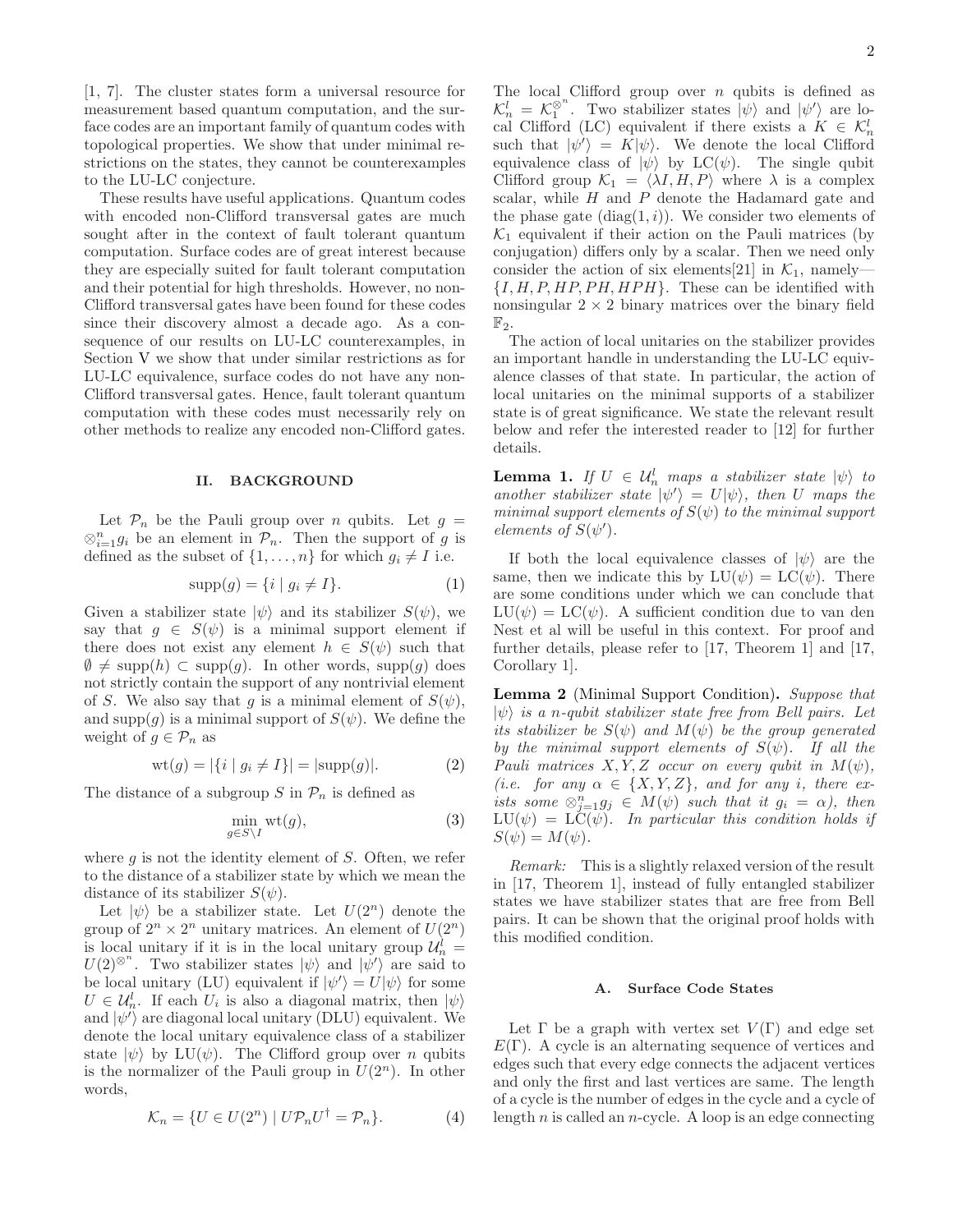a vertex to itself, i.e., it is a 1-cycle. Not every graph can be drawn on the sphere so that the edges do not cross. However, by adding handles to the sphere we can draw the graph on the resulting surface so that the edges do not cross. The genus of the graph is the smallest number of handles that we need to add to the sphere so that it can embedded without edge crossings. Let the genus of the graph be g and assume that it is embedded on a surface of genus  $g' \geq g$ . We denote the set of faces of  $\Gamma$  by  $F(\Gamma)$ . The union of all the faces equals the surface on which the graph is embedded[22]. We can associate a stabilizer code to Γ. We identify qubits with the edges of the graph. Define the site operators and the face operators of  $\Gamma$  as:

$$
A_v = \prod_{e \in \delta(v)} X_e; \quad B_f = \prod_{e \in \partial(f)} Z_e,\tag{5}
$$

where  $\delta(v)$  is the set of edges incident on the vertex v and  $\partial(f)$  is the set of edges that constitute the boundary of the face f. Let  $S = \langle A_v, B_f | v \in V(\Gamma), f \in F(\Gamma) \rangle$ , i.e, the group generated by the site operators and the face operators. We call the states stabilized by S as the surface code states of Γ and denote a surface code state of  $Γ$  as  $|\psi_{Γ}\rangle$  to distinguish it from the graph state associated to  $\Gamma$ , where the vertices rather than the edges are associated to qubits.

**Dual Graphs.** Given a graph  $\Gamma$ , that is embedded on a surface, we can define a dual graph, denoted Γ<sup>∗</sup> . The dual graph is obtained as follows:

i) Each face f of  $\Gamma$  corresponds to a vertex  $f^*$  in  $\Gamma^*$ .

- ii) Every vertex v of  $\Gamma$  corresponds to a face  $v^*$  in  $\Gamma^*$ .
- iii) For each edge in  $\Gamma$  that is in the boundary of two faces  $f_1, f_2$ , connect the vertices  $f_1^*$  and  $f_2^*$  in  $\Gamma^*$ . In other words, if  $e \in \partial(f_1) \cap \partial(f_2)$ , then we place an edge between the vertices  $f_1^*$  and  $f_2^*$  in  $\Gamma^*$ .

We have the following correspondence between the Γ and Γ ∗ .

| Edges           | Edges    |
|-----------------|----------|
| Faces           | Vertices |
| <b>Vertices</b> | Faces    |

The edges in  $\Gamma$  are in 1-1 correspondence with the edges in Γ<sup>∗</sup> while the vertices are in correspondence with the faces of the dual graph. The edges incident on a vertex in  $\Gamma(\Gamma^*)$  are precisely the edges that form the boundary of the associated face in  $\Gamma^*$  (Γ). So the operator  $A_v$  is associated to a vertex and its incident edges in  $\Gamma$ , but it is associated to a cycle and its boundary edges in Γ<sup>∗</sup> . A set of edges is called an elementary cycle if it forms the boundary of a face in  $\Gamma$ . A set of edges of  $\Gamma$  which form a cycle in Γ<sup>∗</sup> is called a cocyle of Γ. A cocyle is called an elementary cocycle if it forms the boundary of a face in Γ ∗ . A loop is an edge connected to the same vertex. A coloop is a loop in the dual graph.

If  $\Gamma$  has no loops and has n edges and is embedded on a surface of genus  $q$ , the group generated by the site operators and the face operators contains  $n-2g$  generators

and it defines an  $[[n, 2g]]$  surface code. There are  $2^{2g}$  surface code states associated with an  $[[n, 2g]]$  surface code. In this case, the supports of the encoded operators are defined by the nontrivial cycles and cocycles of Γ. For instance, when a graph of genus 2 is embedded on the torus we have an  $[[n, 2]]$  surface code with 4 encoded operators; in general for a surface code on a surface of genus g we have  $2g$  encoded operators. The support of the encoded Z operators is given by the cycles in Γ that wind across the holes of the torus and while that of encoded X operators are the cycles that wind around the holes of the torus in the dual graph. In other words the encoded operators are cycles and cocycles of Γ that are not homologous to any of the elementary cycles or cocycles.

When the graph has loops or when its genus is smaller than the genus of the surface on which it has been embedded, the number of encoded qubits can vary. For a graph with  $n$  edges and genus  $g$  that is embedded on a surface of genus  $g' \geq g$ , the stabilizer has  $n-k$  generators and 2k encoded operators, where  $k \leq 2g'$ . Denote the encoded operators as  $\mathcal{L} = {\overline{X}_1, \overline{Z}_1, \ldots, \overline{X}_k, \overline{Z}_k}$ . The support of any encoded operators is a nontrivial cycle of the surface. These encoded operators allow us to specify each surface code state as follows. Let  $\mathfrak{C}_1(\Gamma)$  and  $\mathfrak{C}_1(\Gamma^*)$  be the set of homologically nontrivial cycles of  $\Gamma$  and  $\Gamma^*$  respectively. Then supp $(\overline{X}_i) \in \mathfrak{C}_1(\Gamma^*)$  while supp $(\overline{Z}_j) \in \mathfrak{C}_1(\Gamma)$ . A CSS surface code state is stabilized by

$$
S = \left\langle A_v, B_f, \overline{X}_1, \dots, \overline{X}_l, \overline{Z}_{l+1}, \dots, \overline{Z}_k \middle| \begin{array}{l} v \in V(\Gamma) \\ f \in F(\Gamma) \end{array} \right\rangle, (6)
$$

where we renumber the  $\overline{X}_i$  and  $\overline{Z}_j$  if necessary.

Before, we leave this section, we need one more result that relates minors of graphs and their duals. There are two basic operations we can perform on graphs:

- 1. Edge deletion
- 2. Edge contraction

The graph obtained from  $\Gamma$  by deleting an edge e is denoted as  $\Gamma \setminus e$  while the graph obtained by edge contraction is denoted as Γ/e. A graph obtained from Γ by a sequence of edge deletions and contractions is called a (graph) minor of Γ. The following result on graph minors is well known.

**Lemma 3.** Supposing we have a graph  $\Gamma$  and its dual  $\Gamma^*$ and  $e \in E(\Gamma)$ . The following relations hold: a.  $(\Gamma \setminus e)^* = \Gamma^* / e$ b.  $(\Gamma/e)^* = \Gamma^* \setminus e$ 

## III. COUNTEREXAMPLES TO THE LU-LC CONJECTURE.

In this section, we address the first of the two questions we posed in the introduction, namely, are there finitely or infinitely many counterexamples to the LU-LC conjecture. We show that there are infinitely many counterexamples to the LU-LC conjecture and that a counterex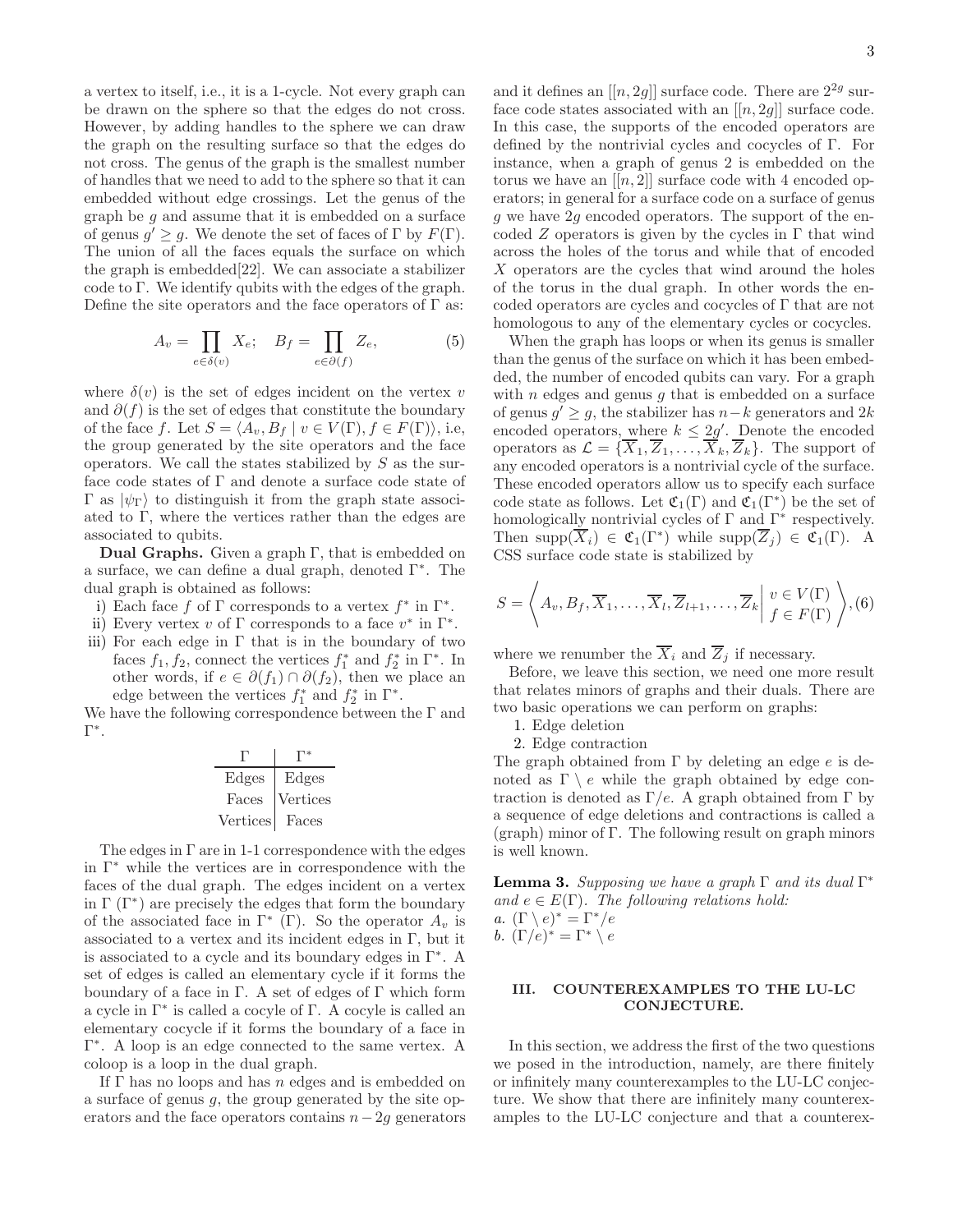ample exists for every odd length greater than 200. We prove these results constructively.

Suppose that Q is an  $[[n, k, d]]$  quantum code. Let U be an encoded gate for the code, therefore  $UQ = Q$ . If in addition,  $U = \otimes_{i=1}^n U_i$  then we say that it is a transversal encoded gate[23]. We need the following lemma; although straightforward, we include the proof for completeness.

**Lemma 4.** Let  $|\psi\rangle$  and  $|\varphi\rangle$  be two stabilizer states that are diagonal local unitary (DLU) equivalent, i.e.,  $|\varphi\rangle = \bigotimes_{j=1}^{n} U_j |\psi\rangle$ , where  $U_j =$  $\begin{bmatrix} 1 & 0 \end{bmatrix}$ 0  $e^{i\theta_j}$ 1 . Suppose that

there exists an  $[[m, 1, d]]$  quantum code  $Q$ , which has a transversal implementation for some  $U_j$ . Encode the jth qubit of  $|\psi\rangle$  and  $|\varphi\rangle$  using Q and denote the resulting states by  $|\psi\rangle$  and  $|\overline{\varphi}\rangle$  respectively. Then  $LU(\psi) = LU(\overline{\varphi})$ . If the transversal implementation of  $U_j$  consists of diagonal unitaries, then  $|\overline{\psi}\rangle$  and  $|\overline{\varphi}\rangle$  are also DLU equivalent.

*Proof.* Let us rewrite the state  $|\psi\rangle$  as  $|0\rangle_j |\psi^0\rangle_{\sim j}$  +  $|1\rangle_j |\psi^1\rangle_{\sim j}$ , where the subscripts j and  $\sim j$  denote the jth qubit and the remaining qubits respectively. Encoding the *j*th qubit by  $Q$  we obtain

$$
|\overline{\psi}\rangle = |\overline{0}\rangle_j |\psi^0\rangle_{\sim j} + |\overline{1}\rangle_j |\psi^1\rangle_{\sim j}.
$$

Since  $|\varphi\rangle = U|\psi\rangle$  we have

$$
\begin{aligned} |\varphi\rangle \ &= U_j |0\rangle_j \bigotimes_{\substack{i=1 \\ i \neq j}}^n U_i |\psi^0\rangle_{\sim j} + U_j |1\rangle_j \bigotimes_{\substack{i=1 \\ i \neq j}}^n U_i |\psi^1\rangle_{\sim j} \\ &= |0\rangle_j \bigotimes_{\substack{i=1 \\ i \neq j}}^n U_i |\psi^0\rangle_{\sim j} + e^{i\theta_j} |1\rangle_j \bigotimes_{\substack{i=1 \\ i \neq j}}^n U_i |\psi^1\rangle_{\sim j}. \end{aligned}
$$

Encoding the jth qubit we obtain

$$
|\overline{\varphi}\rangle = |\overline{0}\rangle_j \bigotimes_{\substack{i=1\\i\neq j}}^n U_i |\psi^0\rangle_{\sim j} + e^{i\theta_j} |\overline{1}\rangle_j \bigotimes_{\substack{i=1\\i\neq j}}^n U_i |\psi^0\rangle_{\sim j}
$$

Let the transversal implementation of  $U_i$  for  $Q$  be  $\overline{U}_i =$  $\otimes_{i=1}^m \overline{U}_{j,i}$ , then we can rewrite the above equation as

$$
\begin{aligned}\n|\overline{\varphi}\rangle &= \overline{U}_j|\overline{0}\rangle_j \bigotimes_{\substack{i=1 \ i \neq j}}^n U_i|\psi^0\rangle_{\sim j} + \overline{U}_j|\overline{1}\rangle_j \bigotimes_{\substack{i=1 \ i \neq j}}^n U_i|\psi^0\rangle_{\sim j} \\
&= \overline{U}_j \bigotimes_{\substack{i=1 \ i \neq j}}^n U_i(|\overline{0}\rangle_j|\psi^0\rangle_{\sim j} + |\overline{1}\rangle_j|\psi^0\rangle_{\sim j}) = \overline{U}|\overline{\psi}\rangle.\n\end{aligned}
$$

Clearly, the states  $|\psi\rangle$  and  $|\overline{\varphi}\rangle$  are LU equivalent. Further, they are DLU equivalent if  $U_j$  has a diagonal transversal implementation, i.e., each of the  $\overline{U}_{j,i}$  is di-<br>agonal for  $1 \le i \le m$ agonal, for  $1 \leq i \leq m$ .

**Lemma 5.** Let two stabilizer states  $|\psi\rangle$  and  $|\psi'\rangle$  =  $\otimes_{i=1}^n U_i |\psi\rangle$  be diagonal local unitary equivalent, where each  $U_i$  is a non-Clifford unitary. Then, all the minimal support elements of  $S(\psi)$  and  $S(\psi')$  must consist of  $Z$ -only operators. If in addition,  $|\psi\rangle$  and  $|\psi'\rangle$  are local Clifford equivalent, then they must also be diagonal local Clifford equivalent.

*Proof.* By Lemma 1 we know that  $U$  maps the minimal support elements of  $S(\psi)$  to minimal support elements of  $S(\psi')$ . The action of U on  $S(\psi)$  is to transform it as  $US(\psi)U^{\dagger}$ . Although  $US(\psi)U^{\dagger}$  need not necessarily be in the Pauli group, the minimal support elements must be in the Pauli group. Therefore, for any minimal support element  $x \in S(\psi)$  we must have  $UxU^{\dagger} \in \mathcal{P}_n$ . But under the assumption that  $U_i$  is a non-Clifford diagonal unitary, only Z of all the Pauli matrices is mapped back to a Pauli matrix. Assuming that  $U_i = \text{diag}(1, e^{i\theta_i})$ , a Pauli matrix is transformed under conjugation as  $U\sigma U^{\dagger}$ , where  $\sigma \in$  $\mathcal{P}_1$ . If a minimal element in  $S(\psi)$  contains either X or Y it cannot be mapped to a minimal element of  $S(\psi')$  by an arbitrary non-Clifford diagonal unitary[24]. Therefore all the minimal support elements of  $S(\psi)$  must be Zonly operators. Similarly the minimal support elements of  $S(\psi')$  must be also Z-only operators.

Without loss of generality we can assume that the stabilizer matrix of  $|\psi\rangle$  is given by

$$
S(\psi) = \begin{bmatrix} I_k & P & Q & 0 \\ 0 & 0 & P^t & I_{n-k} \end{bmatrix}, \tag{7}
$$

where we have slightly abused the notation to denote both the stabilizer and the stabilizer matrix by  $S(\psi)$ . Since the minimal elements are Z-only operators, any minimal element must be a minimal element[25] of the binary code generated by  $\begin{bmatrix} P^t & I_{n-k} \end{bmatrix}$ . Denote this code as C. Since the codewords of C correspond to the Z only elements in  $S(\psi)$ , we will sometimes refer to an element of C as also being in  $S(\psi)$ . We claim that every minimal element of C is also a minimal element of  $S(\psi)$ . Let a be a minimal codeword of  $C$ . Suppose that  $a$ , or the element in  $S(\psi)$  corresponding to a, is not a minimal element of  $S(\psi)$ . There exists some minimal element  $b \in S(\psi)$  such that  $\emptyset \neq \text{supp}(b) \subsetneq \text{supp}(a)$ . We have already seen that every minimal element of  $S(\psi)$  consists of Z-operators only. If so, then there exists a codeword  $c$  in  $C$  such that  $\text{supp}(c) = \text{supp}(b)$  and  $\text{supp}(c) \subsetneq \text{supp}(a)$  contradicting the assumption that  $a$  was a minimal element of  $C$ . Therefore, every minimal element of  $C$  is also a minimal element of  $S(\psi)$ .

We claim that the minimal elements of  $S(\psi)$  span all the qubits i.e.,

$$
\bigcup_{\substack{x \in S(\psi):\\x \text{ is minimal}}} \text{supp}(x) = \{1, 2, \dots, n\}.
$$
 (8)

To see this assume that there is some  $j \in \{1, 2, ..., n\}$ that is not in the support of any minimal element  $x \in$  $S(\psi)$ . As the minimal elements are Z-only operators, it must necessarily follow that *i*th column of  $C$  is an all zero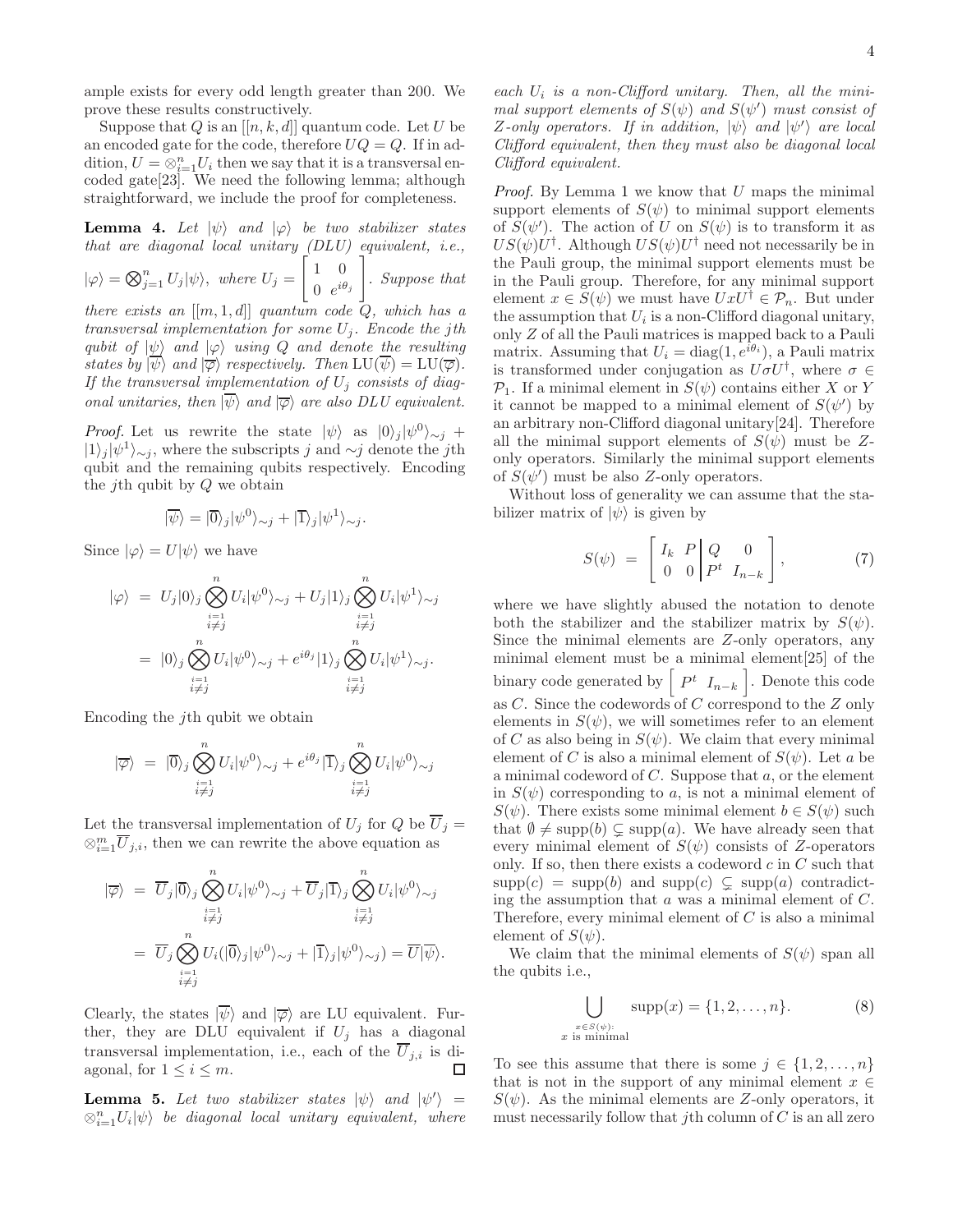column. Without loss of generality, assume that this is the first column. Then it implies that  $s_1$ , the first row of the stabilizer matrix in equation (7) must be of the form  $s_1 = (1, 0, \ldots, 0|q_{11}, q_{12}, \ldots, q_{1k}, 0, \ldots, 0)$  in order that it commute with  $S(\psi)$  [26]. Then  $s_1$  has support only in the first  $k$  qubits and not being a  $Z$ -only operator must be non-minimal. Therefore the support of some minimal element must be strictly contained in the first  $k$  qubits. But note that C is generated by  $\begin{bmatrix} P^t & I_{n-k} \end{bmatrix}$ , thus every minimal element has nonzero support in the last  $n - k$ qubits. Therefore no minimal support can be strictly in the support of  $s_1$ , thereby making  $s_1$  a minimal element and giving us a contradiction. Hence equation (8) must hold.

Since  $|\psi\rangle$  and  $|\psi'\rangle$  are also local Clifford equivalent, there exists a local Clifford unitary  $K = \otimes_{i=1}^{n} K_i$  such that  $|\psi'\rangle = K|\psi\rangle$ ; each of the  $K_i \in \mathcal{K}_1$ . If g is some minimal element in  $S(\psi)$ , then  $g_i = Z$  for  $i \in$  $supp(q)$ . The local Clifford unitary also maps the minimal elements of  $S(\psi)$  to the minimal elements of  $S(\psi')$ . Therefore  $K_i g_i K_i^{\dagger} = Z$  for  $i \in \text{supp}(g)$ . There are six possibilities [27] for the local Clifford unitaries—  $\{I, H, P, HP, PH, HPH\}.$  Of these only if  $K_i \in \{I, P\}$ can the above requirement of mapping a minimal element to a minimal element is satisfied. So if  $i \in \text{supp}(x)$  for some minimal element  $x \in S(\psi)$ , the associated Clifford unitary is diagonal. Because equation (8) holds, we know every i occurs in the support of some minimal element, therefore  $K_i$  is a diagonal local Clifford for all i. Thus  $|\psi\rangle$  are diagonal local Clifford equivalent. □

A statement similar to second part of the previous lemma was attributed to Zeng in [6]. With this preparation, we are now ready to give a constructive method to generate new counterexamples to the LU-LC conjecture.

**Theorem 6.** Let  $|\psi\rangle$  be a CSS stabilizer state and  $|\psi'\rangle$ another stabilizer state satisfying the following conditions:

6.a  $|\psi'\rangle = \otimes_{i=1}^n U_i |\psi\rangle$  i.e.  $LU(\psi') = LU(\psi)$ 6.b  $U_i$  is a diagonal non-Clifford unitary for all i

6.c  $LC(\psi') \neq LC(\psi)$ 

6.d There exists an  $[[m, 1, d]]$  CSS code such that some  $U_i$ , say  $U_n$ , as an encoded gate, has a diagonal non-Clifford transversal implementation i.e.  $\overline{U}_n =$  $\otimes_{j=1}^m F_j$  where  $F_j$  is a non-Clifford diagonal unitary.

Then encoding the nth qubit with the  $[[m, 1, d]]$  code results in encoded states  $|\overline{\psi'}\rangle = \otimes_{j=1}^{n+m-1} U'_{i} |\overline{\psi}\rangle$  where each of the  $U_i' = U_i$  for  $1 \leq i \leq n-1$  and  $U_i' = F_{i-n+1}$  $n \leq i \leq n+m-1$  which satisfy 6.a-c.

Proof. By [2], see also [18, Theorem 5], we know that any stabilizer state can be represented in a "standard from". In particular, a stabilizer state  $|\psi\rangle$  in standard form can be associated to a subspace  $S_{\psi}$  and a quadratic form  $q_{\psi}(x)$  such that

$$
|\psi\rangle = \sum_{x \in S_{\psi}} (-1)^{q_{\psi}(x)} |x\rangle.
$$

Throughout this proof, we neglect the normalizing factors for convenience. We assume that both  $|\psi\rangle$  and  $|\psi'\rangle$ are in standard form. In the present case, as the states  $|\psi\rangle$  and  $|\psi'\rangle$  are diagonal local unitary equivalent, the same subspace  $S$  is associated to both of them, and we can assume that  $|\psi\rangle$  is associated to the trivial form  $q_{\psi}(x) \equiv 0$  and  $|\psi'\rangle$  is associated to the quadratic form  $q(x)$ .

We can write  $q(x) = \tilde{q}(x) + q_n(x)$  as the sum of two quadratic forms  $\tilde{q}(x)$  and  $q_n(x)$  where

$$
\tilde{q}(x) = \sum_{1 \leq i < j < n} q_{ij} x_i x_j \text{ and } q_n(x) = \sum_{j=1}^{n-1} q_{jn} x_j x_n.
$$

We slightly abuse the notation and write  $\tilde{q}(x)$ , although  $\tilde{q}(\cdot)$  does not explicitly depend on  $x_n$ . Further we note that if  $x_n = 0$ , then  $\tilde{q}(x) = q(x_1, \ldots, x_{n-1}, x_n = 0)$ , so we can rewrite the states  $|\psi\rangle$  and  $|\psi'\rangle$  using  $\tilde{q}(x)$  and  $q_n(x)$ as

$$
|\psi\rangle = \sum_{\substack{x \in S \\ x_n = 0}} |x_1 \cdots x_{n-1}\rangle |0\rangle + \sum_{\substack{x \in S \\ x_n = 1}} |x_1 \cdots x_{n-1}\rangle |1\rangle,
$$
  

$$
|\psi'\rangle = \sum_{\substack{x \in S \\ x_n = 0}} (-1)^{\tilde{q}(x)} |x_1 \cdots x_{n-1}\rangle |0\rangle + \sum_{\substack{x \in S \\ x_n = 0}} (-1)^{\tilde{q}(x) + q_n(x)} |x_1 \cdots x_{n-1}\rangle |1\rangle.
$$

Assume that we encode the *n*th qubit of  $|\psi\rangle$  and  $|\psi'\rangle$ using an  $[[m, 1, d]]_2$  CSS code Q to obtain the encoded states  $|\psi\rangle$  and  $|\overline{\psi'}\rangle$ . We assume that Q is derived from classical codes C and D where  $C \subset D \subseteq \mathbb{F}_2^m$ . The logical states of Q are given by

$$
|\overline{0}\rangle = \sum_{x \in C} |x\rangle \text{ and } |\overline{1}\rangle = \sum_{x \in D \setminus C} |x\rangle = \sum_{x \in C} |x + X_e\rangle,
$$

where  $X_e = (a_1, \ldots, a_m)$  is any element in  $D \setminus C$ . It is in effect the encoded  $X$  operator of  $Q$ , strictly speaking  $(a_1, \ldots, a_m | 0, \ldots, 0)$  is the binary representation of encoded X operator. Let  $Z_e = (b_1, \ldots, b_m)$  be any vector in  $C^{\perp} \setminus D^{\perp}$ . Note that if  $c \in C$ , then  $c \cdot Z_e = 0$  while  $c \cdot Z_e = 1$  for any  $c \in D \setminus C$ , in particular this is true for  $c = X_e$ .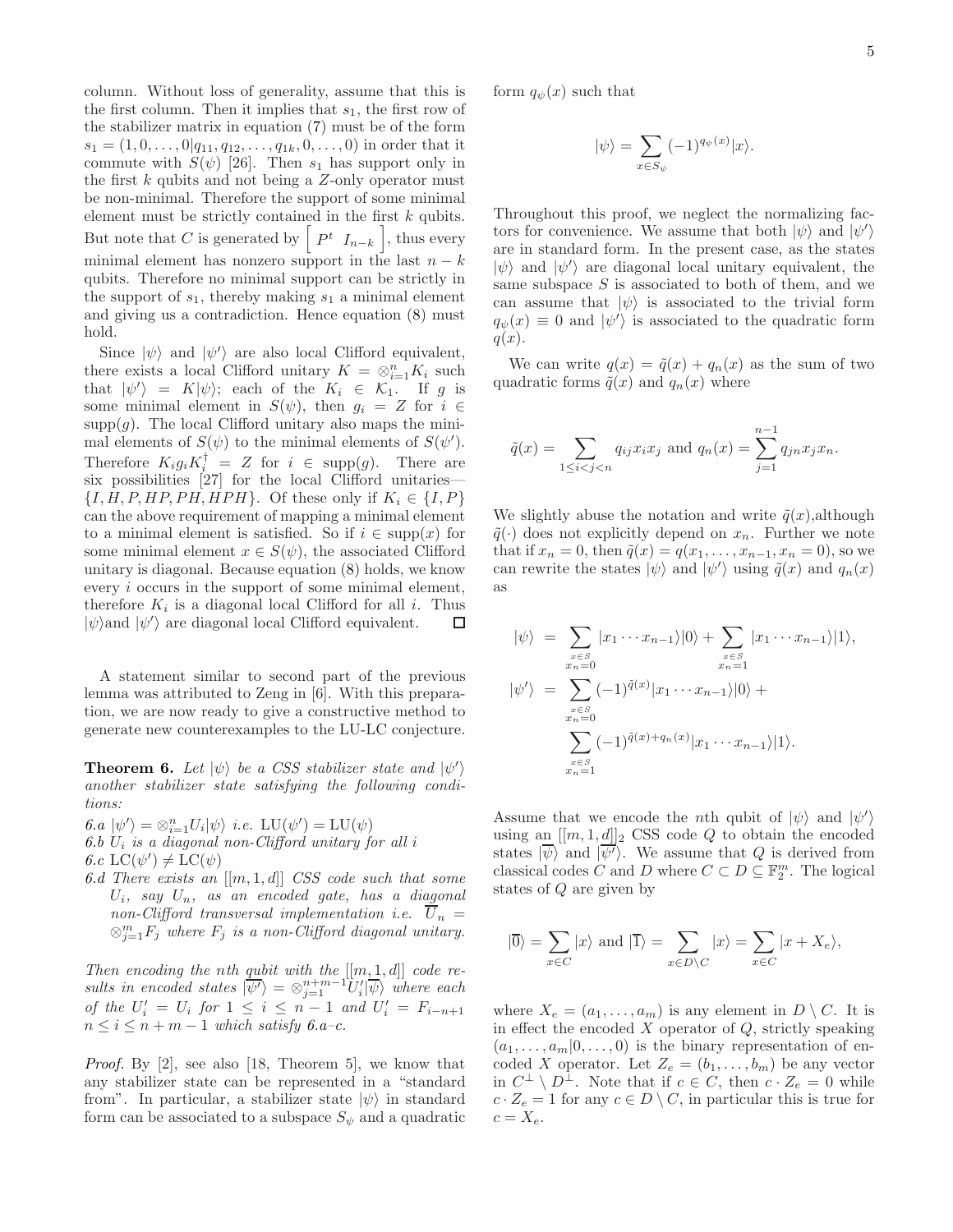Then we can write the encoded states  $|\overline{\psi}\rangle$  and  $|\overline{\psi'}\rangle$  as

$$
\begin{split}\n|\overline{\psi}\rangle &= \sum_{\substack{x \in S \\ x_n = 0}} |x_1 \cdots x_{n-1}\rangle |\overline{0}\rangle + \sum_{\substack{x \in S \\ x_n = 1}} |x_1 \cdots x_{n-1}\rangle \overline{1}\rangle \\
&= \sum_{\substack{x \in S \\ x_n = 0}} |x_1 \cdots x_{n-1}\rangle \sum_{y \in C} |y\rangle + \\
&\sum_{\substack{x \in S \\ x_n = 1}} |x_1 \cdots x_{n-1}\rangle \sum_{y \in C} |y + X_e\rangle \\
|\overline{\psi}\rangle &= \sum_{\substack{x \in S \\ x_n = 0}} (-1)^{\tilde{q}(x)} |x_1 \cdots x_{n-1}\rangle |\overline{0}\rangle + \\
&\sum_{\substack{x \in S \\ x_n = 1}} (-1)^{\tilde{q}(x)} |x_1 \cdots x_{n-1}\rangle \sum_{y \in C} |y\rangle + \\
&\sum_{\substack{x \in S \\ x_n = 0}} (-1)^{\tilde{q}(x)} |x_1 \cdots x_{n-1}\rangle \sum_{y \in C} |y + X_e\rangle \\
\sum_{\substack{x \in S \\ x_n = 1}} (-1)^{\tilde{q}(x)} + q_n(x) |x_1 \cdots x_{n-1}\rangle \sum_{y \in C} |y + X_e\rangle\n\end{split}
$$

Let  $E = (e_1, \ldots, e_n) \in S$  be a vector such that  $e_n = 1$ . Denote by  $\overline{E} = (e_1, \ldots, e_{n-1})$ , the vector obtained by dropping the nth coordinate. As the encoded states are also stabilizer states we can associate a subspace  $\overline{S}$  to them as

$$
\overline{S} = \langle S_0 \oplus C, (\overline{E}|X_e) \rangle
$$

where  $(\overline{E}|X_e) = (e_1, \ldots, e_{n-1}, a_1, \ldots, a_m)$  and

$$
S_0 = \{(x_1, \ldots, x_{n-1}) \mid x \in S \text{ and } x_n = 0\}
$$

Additionally, we can associate a quadratic form  $\overline{q}(\cdot)$  to  $|\psi'\rangle$  as

$$
\overline{q}(x_1, ..., x_{n-1}, y_1, ..., y_m) = \sum_{1 \leq i < j < n} q_{ij} x_i x_j + \sum_{j=1}^{n-1} q_{jn} x_j (b_1 y_1 + \dots + b_m y_m),
$$

where  $(b_1, \ldots, b_m) \in C^{\perp} \setminus D^{\perp}$ . Although,  $\overline{q}$  does not explicitly depend on  $x_n$  we write  $\overline{q}(x, y)$  for  $\overline{q}(x_1, \ldots, x_{n-1}, y_1, \ldots, y_m)$ . If  $x \in S$  and  $x_n = 0$ , then y must be in C. Then  $b_1y_1 + \cdots + b_my_m = Z_e \cdot y = 0$ as  $Z_e \in C^{\perp}$  and  $\overline{q}(x, y)$  reduces to  $\tilde{q}(x) = q(x)|_{x_n=0}$ . If  $x \in S$  and  $x_n = 1$ , then we must have  $y \in D \setminus C$  giving  $b_1y_1+\cdots+b_my_m=Z_e\cdot y=1.$  In this case  $\overline{q}(x,y)$  reduces to  $\tilde{q}(x) + q_n(x) = q(x)|_{x_n=1}$ . Thus

$$
|\overline{\psi'}\rangle = \sum_{x \in S_0 \oplus C} (-1)^{\overline{q}(x)} |x\rangle + \sum_{x \in (S_0 \oplus C) + (\overline{E}|X_e)} (-1)^{\overline{q}(x)} |x\rangle
$$

By assumption the code  $C$  has a diagonal non-Clifford transversal implementation of  $U_i$ ; without loss of generality we can assume that  $i = n$ . Then by Lemma 4, the states  $|\overline{\psi}\rangle$  and  $|\overline{\psi'}\rangle$  are diagonal LU equivalent. This proves that  $|\overline{\psi}\rangle$  and  $|\overline{\psi'}\rangle$  satisfy 6.a and 6.b.

We claim that  $|\overline{\psi}\rangle$  and  $|\overline{\psi'}\rangle$  are not LC equivalent. Suppose that they are LC equivalent. Then by Lemma 5,  $|\overline{\psi}\rangle$ and  $|\overline{\psi'}\rangle$  are DLC equivalent. In such a case there exist complex numbers  $c_i \in \langle i \rangle$ ,  $1 \leq j \leq n+m-1$  such that

$$
\prod_{j=1}^{n+m-1} c_j^{s_j} = (-1)^{\overline{q}(s)}
$$
 for all  $s \in \overline{S}$ .

Alternatively, letting  $s = (x|y)$ , we must have

$$
\prod_{j=1}^{n-1} c_j^{x_j} \prod_{j=1}^m c_{j+n-1}^{y_j} = (-1)^{\overline{q}(x,y)} \tag{9}
$$
\n
$$
= (-1)^{\widetilde{q}(x) + \sum_{j=1}^{n-1} q_{jn} x_j (b_1 y_1 + \dots + b_m y_m)},
$$

for all  $(x|y) \in \overline{S}$ . Consider an  $s \in S_0 \oplus C \subset \overline{S}$ , in particular let  $s = (x|y)$  where  $y = 0$  and x is any element such that  $(x_1, \ldots, x_{n-1}, 0) \in S$ . Then equation (9) reduces to

$$
\prod_{j=1}^{n-1} c_j^{x_j} = (-1)^{\overline{q}(x,0)} = (-1)^{\tilde{q}(x)}
$$
(10)  
=  $(-1)^{q(x)}$  for all  $(x_1, \ldots, x_{n-1}, 0) \in S.(11)$ 

If  $s = (x|y)$  is in  $\overline{S} \setminus (S_0 \oplus C)$ , then  $(x_1, \ldots, x_{n-1}, 1) \in S$ and  $y \in D \setminus C$ . Choosing  $y = \overline{X}$ , we get

$$
\prod_{j=1}^{n-1} c_j^{x_j} \prod_{j=1}^m c_{j+n-1}^{y_j} = (-1)^{\tilde{q}(x) + \sum_{j=1}^{n-1} q_{jn} x_j(b_1 y_1 + \dots + b_m y_m)}
$$
  
\n
$$
= (-1)^{\tilde{q}(x) + \sum_{j=1}^{n-1} q_{jn} x_j(\mathbf{Z}_e \cdot \mathbf{X}_e)}
$$
  
\n
$$
= (-1)^{\tilde{q}(x) + \sum_{j=1}^{n-1} q_{jn} x_j}
$$
  
\n
$$
= (-1)^{\tilde{q}(x) + \sum_{j=1}^{n-1} q_{jn} x_j x_n}
$$

Letting  $C_j = c_j$  for  $1 \leq j < n$  and  $C_n = \prod_{j=n}^{n+m-1} c_j^{y_j}$  we obtain

$$
\prod_{i=1}^{n} C_i^{x_i} = (-1)^{q(x)}
$$
 for all  $(x_1, \ldots, x_{n-1}, 1) \in S(12)$ 

Since  $c_j \in \langle i \rangle$ ,  $C_j$  are also in  $\langle i \rangle$ . Together equations (11) and (12) imply that for all  $x \in S$ , there exist  $C_j \in \langle i \rangle$ such that

$$
\prod_{j=1}^{n} C_j^{x_j} = (-1)^{q(x)} \text{ for all } x \in S.
$$

It follows that the states  $|\psi\rangle$  and  $|\psi'\rangle$  are diagonal local Clifford equivalent, (see [6]). But this contradicts that  $|\psi\rangle$  and  $|\psi'\rangle$  are not local Clifford equivalent. Therefore it must be that  $|\overline{\psi}\rangle$  and  $|\overline{\psi'}\rangle$  are not LC equivalent. Thus they furnish another counterexample for the LU-LC conjecture. $\Box$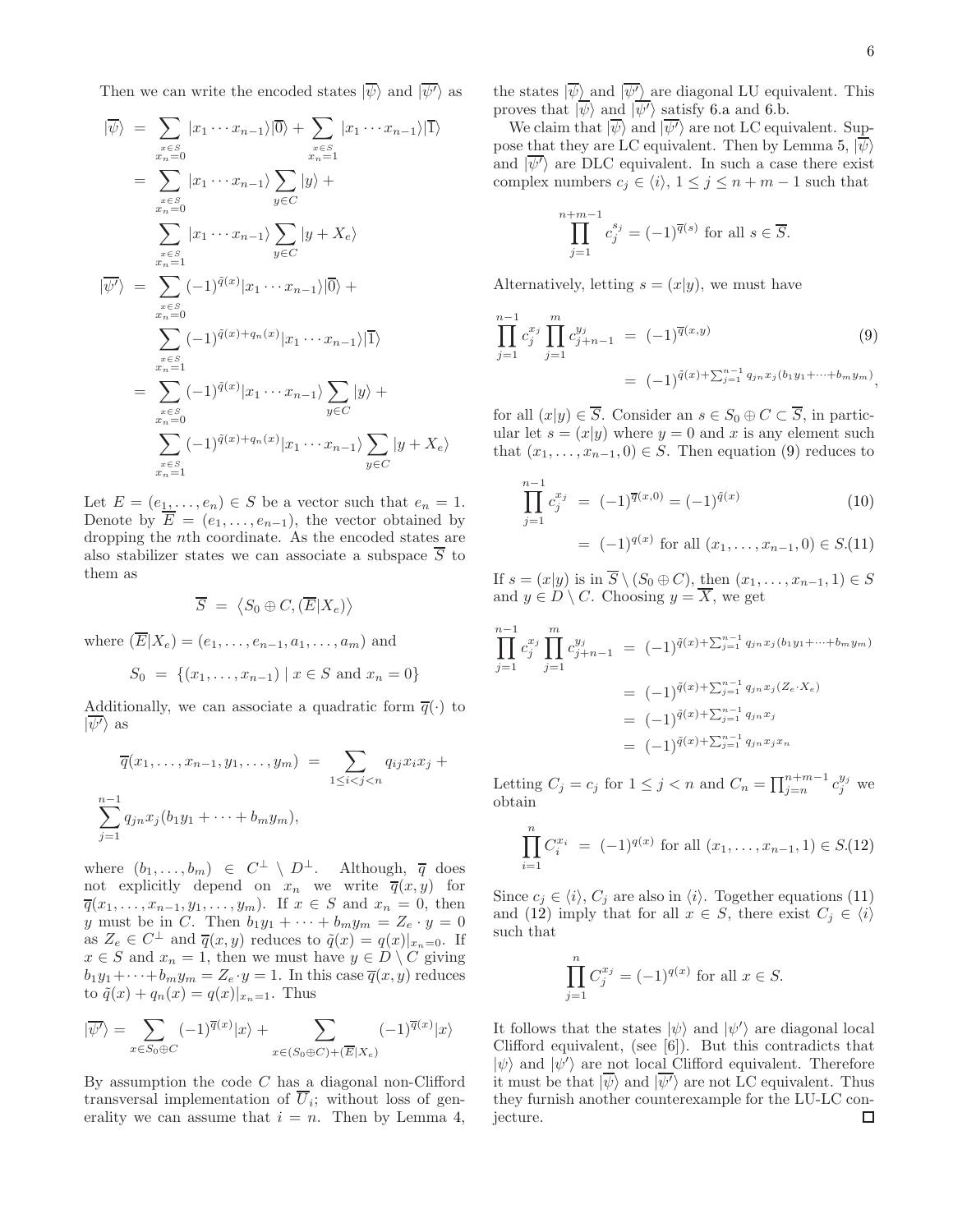We point out that the assumption that  $|\psi\rangle$  is a CSS stabilizer state in Theorem 6 is not really a limitation, because of the following reason. Supposing that  $|\psi\rangle$  and  $|\psi'\rangle$  are both not CSS stabilizer states. Let us associate them to two distinct quadratic forms  $q_{\psi}(x)$  and  $q_{\psi'}(x)$ , as the states are not local Clifford equivalent.

$$
|\psi\rangle = \sum_{x \in S} (-1)^{q_{\psi}(x)} |x\rangle
$$
 and  $|\psi'\rangle = \sum_{x \in S} (-1)^{q_{\psi'}(x)} |x\rangle$ .

We can consider the following states  $|\varphi\rangle$  and  $|\varphi'\rangle$  instead of  $|\psi\rangle$  and  $|\psi'\rangle$ .

$$
|\varphi\rangle = \sum_{x \in S} |x\rangle
$$
 and  $|\varphi'\rangle = \sum_{x \in S} |x\rangle (-1)^{q(x)} |x\rangle$ ,

where  $q(x) = q_{\psi}(x) + q_{\psi'}(x) = \sum_{1 \leq i < j \leq n} q_{ij} x_i x_j$ . The states  $|\varphi\rangle$  and  $|\varphi'\rangle$  are related by the same local diagonal unitaries as  $|\psi\rangle$  and  $|\psi'\rangle$ , i.e.,  $|\varphi'\rangle = \otimes_{i=1}^n U_i |\varphi\rangle$ . Further, they are also a pair of states that violate the LU-LC conjecture. If they are not, then  $|\varphi'\rangle$  and  $|\varphi\rangle$ are LC equivalent. But by Lemma 5 they are also DLC equivalent which in turn implies the DLC equivalence of  $|\psi\rangle$  and  $|\psi'\rangle$  contradicting that  $|\psi\rangle$  and  $|\psi'\rangle$  are not LC equivalent. We can see that  $|\varphi\rangle$  and  $|\varphi'\rangle$  satisfy the conditions 6.a–d. Consequently, we can use these states to generate new counterexamples in Theorem 6.

Additionally, we could also lift the assumption on the use of a CSS code in Theorem 6, provided the non-CSS  $[[m, 1, d]]$  code has a non-Clifford transversal gate that can be implemented using diagonal non-Clifford gates. An alternate proof of Theorem 6 seems to be possible based on [16].

Corollary 7. There are infinitely many stabilizer states for which the LU-LC conjecture does not hold. In particular, there exist stabilizer states which are LU equivalent but not LC equivalent under the following conditions: a. distance two and  $n \geq 28$ b. distance  $\geq$  3 and odd length  $n \geq 195$ 

Proof. We note that the 27 qubit counterexample provided in [6] provides a starting point for the application of Theorem 6. In this case the two locally equivalent stabilizer states are related by diagonal non-Clifford unitaries and are odd powers of the  $T$  gate where  $T =$ diag(1,  $e^{i\pi/4}$ ). We know that the T gate has a diagonal non-Clifford transversal implementation for the [[15, 1, 3]] Reed-Muller code, while  $\sqrt{T} = \text{diag}(1, e^{i\pi/8})$  has a diagonal non-Clifford implementation for the [[31, 1, 3]] Reed-Muller code and the  $[[2,1,1]]$  code. So all these codes permit a transversal implementation of the T gate. In fact their transversal implementations use  $T$  gate on each qubit. So we can concatenate with either code to obtain a new counterexample of length 41 and 57 and 28 respectively. The resulting state obtained by encoding with any of these code also satisfies 6.d in addition to the conditons 6.a–c. If we repeatedly use the  $[[2,1,1]]$  code, then we obtain distance two counterexamples for any  $n \geq 28$ .

If we use a combination of  $[[15, 1, 3]]$  and  $[[31, 1, 3]]$  and repeatedly apply Theorem 6 to these states to obtain a series of stabilizer states of length  $27+14i+30j$  which are LU-equivalent but not LC-equivalent. It remains to show that all the odd lengths beyond  $n \geq 195$  can be attained by this concatenation. Now assume that we have concatenated i times with  $[[15, 1, 3]]$  and j times with  $[[31, 1, 3]]$ to obtain  $n(i, j) = 27 + 14i + 30j$  length counterexamples. We can ignore the offset due to 27 and consider the linear combinations of  $14i+30j=2c$ . A solution for this equation is  $i_0 = -2c$  and  $j_0 = c$ . We know from number theory, see [8, Theorem 5.1], that there exist infinitely many solutions for this equation given by

$$
i = i_0 + 15k
$$
 and  $j = j_0 - 7k$ ,

where  $k$  is an integer. Since we are interested in only those combinations for which  $i, j \geq 0$ , we require that

$$
15k \ge -i_0 \text{ and } 7k \le j_0.
$$

This implies that

$$
2c/15 \le k \le c/7
$$

Assuming that  $c = 7q + r$ , where  $0 \le r \le 6$ , we find that

$$
(14q + 2r)/15 \le k \le q + r/7.
$$

An integral solution of  $k = q$  is possible if  $(14q+2r)/15 \leq$ q i.e.  $q \ge 2r$  or  $q \ge 12$ . Thus we obtain  $i = i_0 + 15q =$  $-2c + 15q$  and  $j = j_0 - 7q = c - 7q = r$ . We obtain  $2c = 14q + 2r \ge 14 \cdot 12 = 168$ . So for all odd lengths  $n \geq 27 + 168 = 195$ , there exists a counterexample to the LU-LC conjecture. LU-LC conjecture.

## IV. LU-LC EQUIVALENCE OF CLUSTER **STATES**

Stabilizer states can be derived from graphs in two important ways. In one method we associate the edges to qubits. Such stabilizer states will be studied in the next section. In this section we study stabilizer states wherein the qubits are identified with the vertices of a graph. Such states are also termed graph states. A special class of these graph states are the cluster states. We turn our attention to cluster states and consider their equivalence classes. Our interest in cluster states stems from the fact that the cluster states form a universal resource for measurement based quantum computation.

**Lemma 8.** Let  $\Gamma$  be an  $m \times n$  rectangular grid, where  $m, n \geq 5$ . Then the local unitary and local Clifford equivalence classes of the graph state  $|G\rangle$  are the same.

Proof. The stabilizer of the graph state is given by

$$
S = \langle K_v \mid v \in V(\Gamma) \rangle \text{ where } K_v = X_v \prod_{y \in N(x)} Z_y,
$$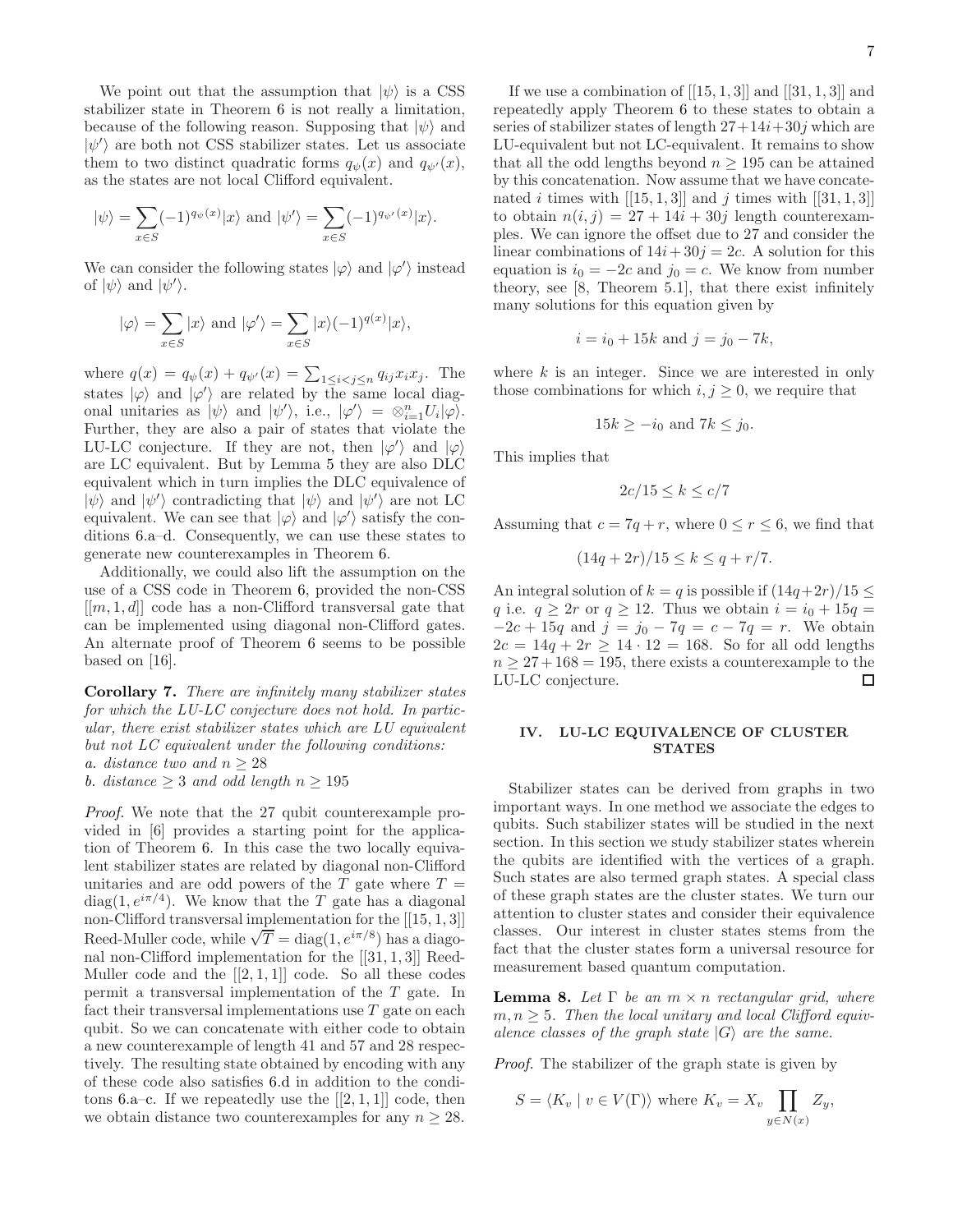and  $N(x)$  denotes the neighbors of x. If a generator  $K_v$  is not a minimal support element of S, then there exists a linear combination of the generators  $\{K_v\}\cup\{K_x\}$  $x \in N(v)$  such that its support is strictly contained in  $\text{supp}(K_v)$ . We partition the vertices of the graph into three different sets:

- 1. V<sup>i</sup> : vertices that are not connected to the boundary at all
- 2.  $V<sub>o</sub>$ : vertices on the boundary of the grid
- 3.  $V_m$ : vertices which are connected to the boundary by at least one edge

Consider a generator  $K_v$ , where  $v \in V_i$ .



FIG. 1:  $v$  inside the boundary and without neighbor(s) on the boundary

Let  $N(v) = \{a, b, c, d\}$ , then we can see that every neighbor of  $v$  is connected to a vertex which is not connected to the remaining three neighbors of  $v$ . So any linear combination involving  $K_v, K_a, K_b, K_c, K_d$  will have a support outside supp $(K_v)$  unless it is equal to  $K_v$ .

Next consider a vertex on the boundary of Γ. Since  $m, n \geq 5$ , we need to consider three cases shown below when  $v$  is on the corner of the grid, when one of  $v$ 's neighbors is a corner and when no neighbor is a corner.



FIG. 2:  $v$  on the boundary with neighbor(s) on a corner

Finally, when  $v$  is in  $V_m$ , then we need to consider the following cases depending on whether  $v$  has one or two neighbors on the boundary of the grid.



FIG. 3: v on the boundary and without neighbors on a corner



FIG. 4: v inside the boundary but with at least one neighbor on the boundary

It can be easily verified that in each of the above cases, whenever there is a linear combination of the generators in the support of  $v$ , the resulting linear combination always has support outside  $supp(v)$  unless the combination is trivially equal to  $K_v$ . Thus every generator  $K_v$  is a minimal element in S. Thus  $M(|G\rangle) = S$  itself and by<br>Lemma 2, we have  $LU(|G\rangle) = LC(|G\rangle)$ . Lemma 2, we have  $LU(|G\rangle) = LC(|G\rangle)$ .

Zeng et al., [19] showed that if a graph  $\Gamma$  has no 3 or 4 cycles, then  $LU(|G\rangle) = LC(|G\rangle)$ . From this it follows that the graph states associated to honeycomb (i.e., hexagonal) lattices also satisfy the LU-LC conjecture. These results for the cluster states and the hexagaonal lattices are somewhat surprising in that these states are universal resources for measurement based quantum computation.

## V. LU-LC EQUIVALENCE OF SURFACE CODE **STATES**

In this section we show that surface code states cannot be counterexamples to the LU-LC conjecture. These results prepare the way to make the connection to matroids. We consider surface codes derived from connected graphs that have no loops or coloops. Additionally, we require the graphs to have no 2-cycles or 2-cocycles and are thus free from Bell pairs. The following lemma is known in the context of surface codes, but we record it for our later use.

**Lemma 9.** Let  $|\psi\rangle$  be a surface code state associated to a graph  $\Gamma$  without loops or coloops. Let q be an element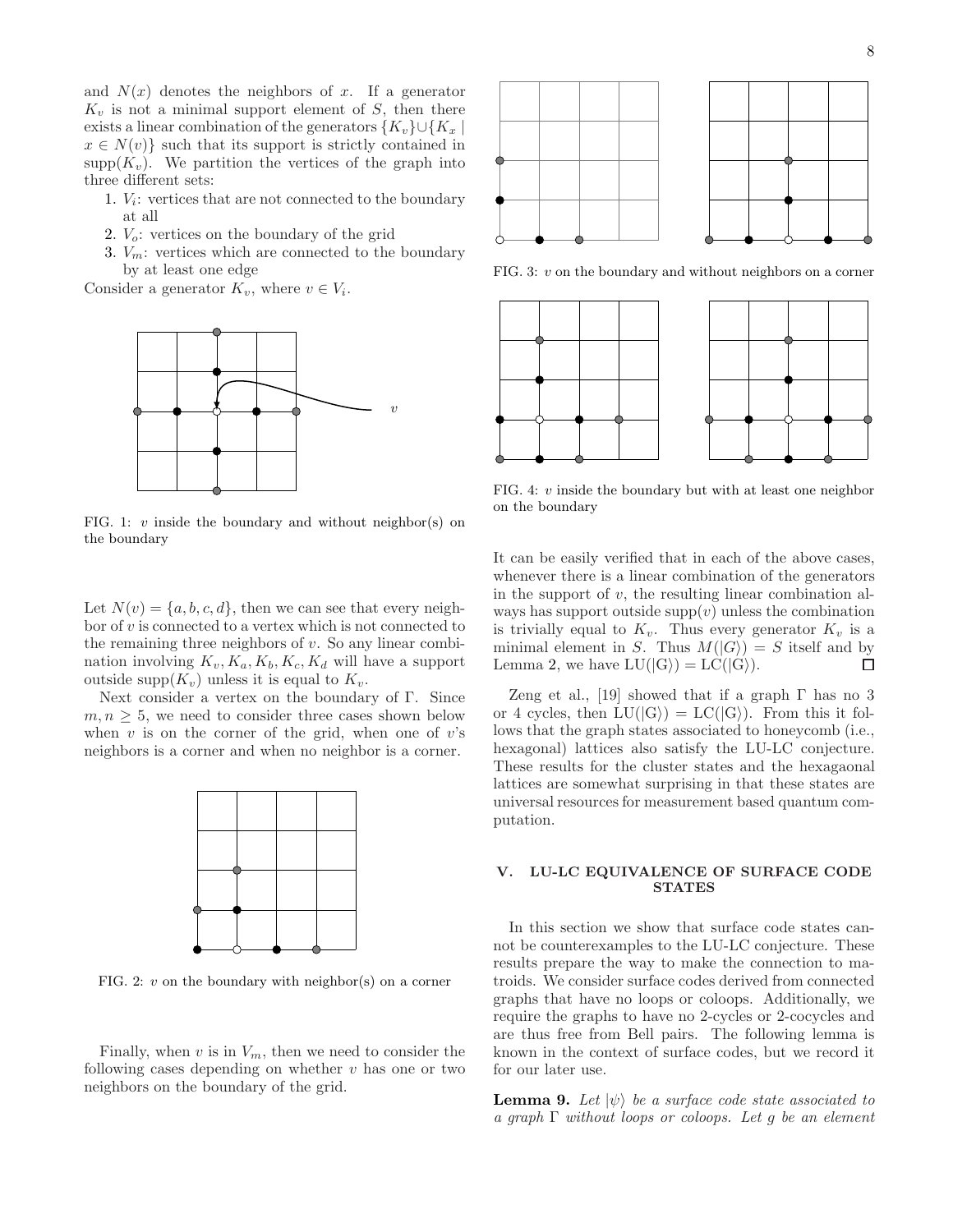in  $C(S(\psi))$ , the centralizer of  $S(\psi)$  such that g consists of only Z (or X) operators alone. Then supp $(g)$  is an union of cycles (or cocycles) in  $\Gamma$ . In particular, the face (vertex) operators of  $\Gamma$  generate only union of cycles (cocycles) of  $\Gamma$ .

*Proof.* Assume that g is a Z-only operator in  $C(S(\psi))$ such that its support is not a cycle in Γ. Since q consists of only Z operators it must be generated by the face operators of  $\Gamma$  and the encoded  $Z$  operators of the surface code associated to  $\Gamma$ . If the support of g is not an union of cycles then there exists a vertex  $v$  such that an odd number of the edges of  $\text{supp}(q)$  are incident on v. Then the vertex operator  $A_v$  (consisting of X operators alone) does not commute with  $q$  as it overlaps with  $q$  over odd number of qubits. Therefore  $g$  cannot be an element of  $C(S(\psi))$ , as all elements in  $C(S(\psi))$  commute with vertex operators. By a similar argument but considering the dual graph we can also show that all the  $X$ -only operators in  $C(S(\psi))$  must be cycles in  $\Gamma^*$ .  $\Box$ 

Requiring that  $\Gamma$  has no coloops is equivalent to stating that it has no cut set of size one. Lemma 9 can be extended to include graphs with loops and coloops, however this is sufficient for us. In the following we often denote the stabilizer of a quantum code  $Q$  by  $S(Q)$ . Given a subset  $\omega \subseteq \{1, 2, ..., n\}$ , and an abelian subgroup  $S \leq$  $C(S(Q))$  we denote by  $A^S_\omega = |\{g \in S : \text{supp}(g) = \omega\}|.$ 

**Lemma 10.** Suppose  $Q$  is a surface code associated to a graph  $\Gamma$  without cycles or cocycles of length  $\leq 2$ . Let S be an abelian subgroup of  $C(S(Q))$  that contains  $S(Q)$ . Then for any  $A_v \in S$  and  $B_f \in S$  we there exist minimal elements  $\{g_1^v, \ldots, g_{k_v}^v\} \subset S$  and  $\{h_1^f, \ldots, h_{k_f}^f\} \subset S$  such that

- i) Each  $g_i^v$  is a X-only operator and  $\text{supp}(A_v)$  =  $\cup_{\substack{i=1 \ i \in I}}^{k_v} \text{supp}(g_i^v).$
- *ii*)  $A_{\text{supp}(g_i^v)}^S = 1$ .
- iii) Each  $h_i^f$  is a Z-only operator and  $\text{supp}(B_f)$  =  $\cup_{i=1}^{k_f} \text{supp}(h_i^f)$ .
- *iv*)  $A_{\text{supp}(h_i^f)}^S = 1$ .

Further, for any  $j \in \{1, 2, \ldots, n\}$ , there exists some  $A_v$ and  $B_f$  such that  $j \in \text{supp}(A_v) \cap \text{supp}(B_f)$ , where  $n =$  $|E(\Gamma)|$ , the total number of qubits.

*Proof.* If  $A_v$  is minimal then i) holds trivially for  $A_v$  by letting  $g_1^v = A_v$ . Suppose that  $A_v$  is a non-minimal element in S. There exists a minimal element  $g_1^v \neq I$ in S such that  $\text{supp}(g_1^v) \subsetneq \text{supp}(A_v)$ . Now as Q is a CSS code,  $g_1^v$  can be written as  $g_1^v = g_x g_z$ , for some  $g_x, g_z \in C(\overline{S}(Q))$  where both  $g_x$  and  $g_z$  are not simultaneously trivial. It follows that the supports of both  $g_x$ and  $g_z$  must be strictly contained in the support of  $A_v$ . In particular,  $supp(g_z) \subsetneq supp(A_v)$ . By Lemma 9,  $g_z$ must be a cycle of Γ. However, all the edges of  $g_z$  being a subset of  $\text{supp}(A_v)$  must be incident on the same vertex. Then  $\text{supp}(q_z)$  can be cycle only if it contains 2cycles. But this contradicts that  $\Gamma$  does not have 2-cycles.

Therefore,  $g_z = I$  and  $g_x = g_1^v \neq I$ . Now consider the element  $g' = A_v g_1^v$ , it is an X-only operator whose support is given by  $\text{supp}(A_v) \setminus \text{supp}(g_1^v)$ . Now g' is either minimal or not. If it is minimal then by relabeling  $g' = g_2^v$ we can write  $\text{supp}(A_v) = \text{supp}(g_1^v) \cup \text{supp}(g_2^v)$  and we are done. On the other hand if  $g'$  is not minimal, we can repeat the same process as with  $A_v$  and we will eventually end up with a set of elements  $\{g_1^v, \ldots, g_{k_v}^v\}$  such that  $\text{supp}(A_v) = \bigcup_{i=1}^{k_v} \text{supp}(g_i^v)$ . This shows that i) holds.

Let  $\omega = \text{supp}(g_i^v)$ . Suppose that  $A^S_{\omega} \neq 1$ . Then there exists a  $g'_i \in S$  such that  $g'_i \neq g_i$  and  $\text{supp}(g'_i) = \omega$ . Since  $\omega \subsetneq \text{supp}(A_v)$ , it follows that  $g'_i$  is also a minimal element within the support of  $A_v$ . But we have already seen that every minimal element in the support of  $A_v$  must consist of X-only operators. Therefore  $g'_i = g^v_i$  contradicting that  $g'_i \neq g_i^v$ . Thus  $A_{\text{supp}(g_i^v)}^S = 1$ , proving ii).

We claim that  $j \in \{1, 2, \ldots, n\}$  occurs in the support of  $A_v$  for some  $v \in V(\Gamma)$ . Since an edge is incident on at most two vertices, if  $j \notin \text{supp}(A_v)$  for any  $v \in V(\Gamma)$ , this means that both ends of the edge associated to  $j$  must be incident on the same vertex. This implies that  $\Gamma$  has loops contrary to our assumptions. So every  $j$  occurs in the support of some site operator  $A_v$ .

By a similar argument but working in the dual graph  $\Gamma^*$ , we can show that  $\text{supp}(B_f) = \bigcup_{i=1}^{k_f} \text{supp}(h_i)$  for some Z-only minimal elements in  $S$  and that  $j$  occurs in the support of some face operator  $B_f$  as long as there are no coloops.  $\Box$ 

Theorem 11. Let Q be the surface code associated to a graph  $\Gamma$  cycles or cocycles of length  $\leq 2$ . Let  $S(Q)$ be the stabilizer of Q and  $C(S(Q))$ , the centralizer of S. Then for any surface code (stabilizer) state  $|\psi\rangle$  we have  $LU(\psi) = LC(\psi).$ 

Proof. The stabilizer of a general surface code state is a subgroup of  $C(S(Q))$  and contains  $S(Q)$ .

$$
S(\psi) = \left\langle S, L_1, L_2, \dots, L_k \middle| \begin{array}{c} L_i \in C(S(Q)) \setminus SZ(S(Q)) \\ \text{and } L_i L_j = L_j L_i \end{array} \right\rangle,
$$

where k is such that  $S(\psi)$  is the stabilizer of  $|\psi\rangle$ . Let  $n = |E(\Gamma)|$ , the total number of qubits. From Lemma 10, we know that every vertex operator and face operator are such that there exist  $X$ -only minimal elements  ${g_1, \ldots, g_{k_n}} \in S(\psi)$  and Z-only minimal elements  ${h_1, \ldots, h_{k_f}} \in S(\psi)$  such that  $\bigcup_{i=1}^{k_v} \text{supp}(g_i) = \text{supp}(A_v)$ and  $\text{supp}(B_f) = \bigcup_{i=1}^{k_f} \text{supp}(h_i)$ . Since for every j we have  $j \in \text{supp}(A_v) \cap \text{supp}(B_f)$  for some  $v \in V(\Gamma)$  and  $f \in F(\Gamma)$ , there exist minimal elements g, h such that  $g_j = X$  and  $h_j = Z$ . This means that on every qubit, all three  $X, Y, Z$  occur on every qubit in  $M(\psi)$ . Since there are no 2-cycles or 2-cocycles,  $S(\psi)$  cannot contain elements of the form  $X_i X_j$  or  $Z_i Z_j$ . Since Q is a CSS code if  $X_iZ_j$  or  $X_iY_j$  are in  $C(S(Q))$ , then it follows that Γ has loops or coloops, contradicting the assumptions on Γ. Thus  $|\psi\rangle$  is free of Bell pairs. By Lemma 2, it follows that  $LU(\psi) = LC(\psi)$ . that  $LU(\psi) = LC(\psi)$ .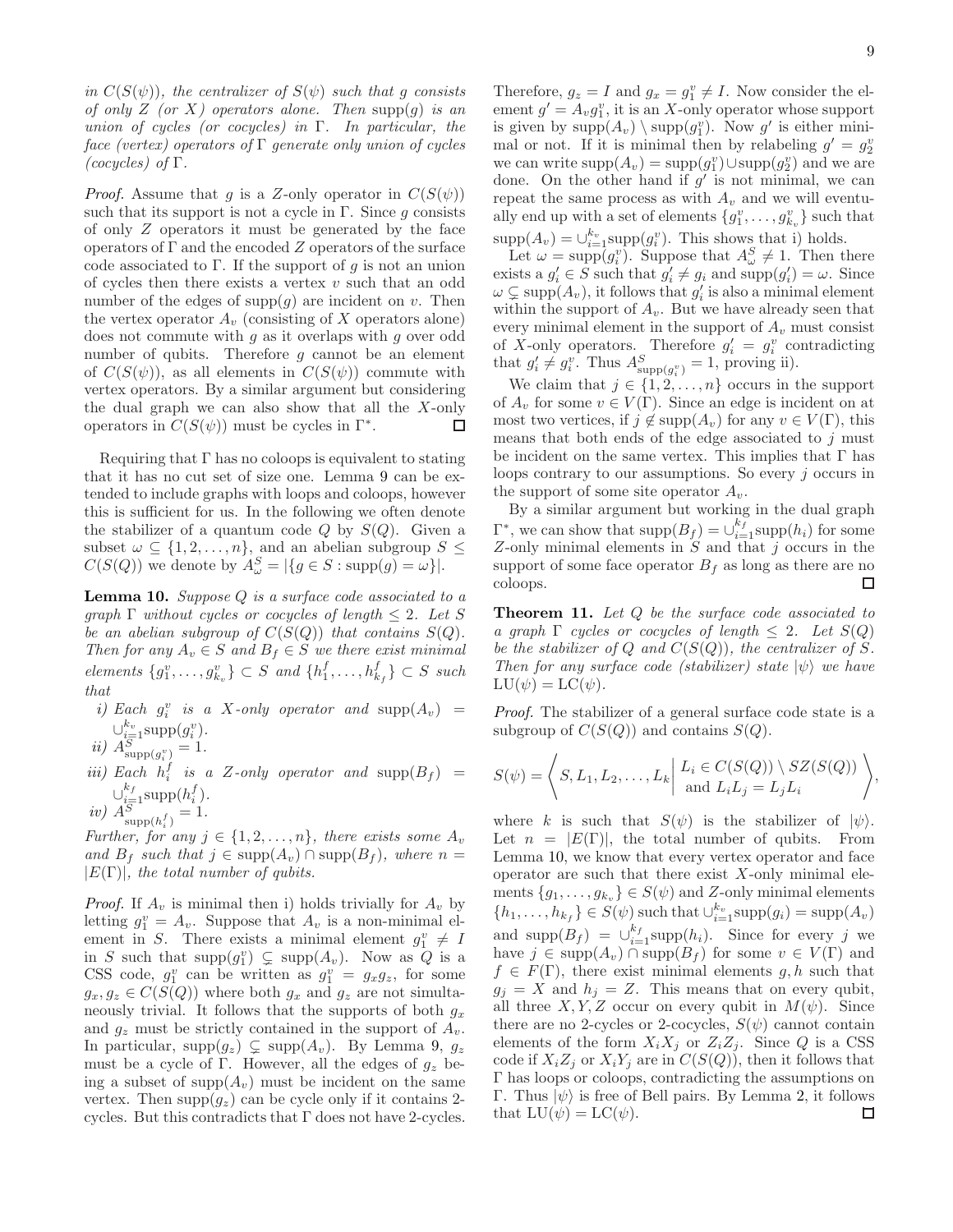## A. Application: On the Existence of Non-Clifford Transversal Gates

From the point of fault tolerant quantum computing (encoded) transversal gates are very desirable for quantum codes. Transversal gates within the Clifford group can be found using the symmetries of the stabilizer. Transversal gates outside the Clifford group are known only for a handful of quantum codes, the prominent being the quantum Reed-Muller codes [19]. The primary motivation for non-Clifford transversal gates was to find a universal set of encoded transversal gates. That such a universal set does not exist for stabilizer codes has been shown in [20] and a similar result for general quantum codes was proved in [3].

Finding transversal gates outside the Clifford group has turned to be very difficult. In fact, Rains [11] has shown that non-Clifford transversal gates do not exist for  $GF(4)$ -linear quantum codes. Surface codes are purely additive quantum codes, and in this section we show that under some restrictions, surface codes preclude the existence of non-Clifford transversal gates.

**Lemma 12.** [20, Lemma 1] Let  $Q$  be a stabilizer code. If  $U = U_1 \otimes \cdots \otimes U_n$  is a logical gate for Q, then  $U_{\omega} \rho_{\omega}(Q) =$  $\rho_\omega(Q)U_\omega$  for all  $\omega \subseteq \{1, 2, \ldots, n\}$ , where  $U_\omega = \otimes_{i \in \omega} U_i$ ,

$$
\rho_{\omega} = \frac{1}{B_{\omega}(Q)} \sum_{\substack{s \in S(Q) \\ \text{supp}(s) \subseteq \omega}} \text{Tr}_{\bar{\omega}}(s); \tag{13}
$$

$$
B_{\omega}(Q) = |\{s \in S(Q) : \text{supp}(s) \subseteq \omega\}| \tag{14}
$$

for all  $\omega$ . More generally, if  $Q'$  is another stabilizer code such that  $U$  is a local equivalence from  $Q$  to  $Q'$ , then  $U_{\omega}\rho_{\omega}(Q) = \rho_{\omega}(Q')U_{\omega},$ 

**Theorem 13.** Let  $Q$  be a surface code such that the associated graph does not have any cycles or cocycles of length  $\leq 2$ . Then Q does not have any transversal encoded non-Clifford gate,  $U = U_1 \otimes U_2 \otimes \cdots \otimes U_n$ .

*Proof.* We assume that Q is derived from a graph  $\Gamma$ . Let g be a site operator or face operator. By Lemma 10, we know that  $\text{supp}(g) = \bigcup_{i \in k_g} \text{supp}(m_i^g)$ , for some minimal elements  $\{m_1^g, \ldots, m_{k_g}^g\} \subset^g S(Q)$ . Let  $\omega = \text{supp}(m_i^g)$ , then we have that  $A_{\omega}^{S}(Q) = 1$ . Now computing  $\rho_{\omega}$  as given by (14) we have

$$
\rho_{\omega} = \frac{1}{2} \sum_{\substack{s \in S(Q) \\ \text{supp}(s) \subseteq \omega}} s = \frac{1}{2} \left( \text{Tr}_{\bar{\omega}}(I) + \text{Tr}_{\bar{\omega}}(m_i^g) \right).
$$

By Lemma 12,  $\rho_{\omega} = U_{\omega} \rho_{\omega} U_{\omega^{\dagger}}$  i.e.,

$$
\frac{1}{2} \left( \text{Tr}_{\bar{\omega}}(I) + \text{Tr}_{\bar{\omega}}(m_i^g) \right) = \frac{1}{2} \left( \text{Tr}_{\bar{\omega}}(I) + U_{\omega} \text{Tr}_{\bar{\omega}}(m_i^g) U_{\omega}^{\dagger} \right)
$$

and we obtain  $\text{Tr}_{\bar{\omega}}(m_i^g) = U_{\omega} \text{Tr}_{\bar{\omega}}(m_i^g) U_{\omega}^{\dagger}$ . Since  $m_i^g$  has no support outside  $\omega$  we can conclude that  $m_i^g = U m_i^g U^{\dagger}$ .

We have shown so far that any transversal encoded gate of Q maps every minimal operator whose support lies in the support of a site or face operator to itself under conjugation. We now show that this restriction implies that  $U$  must be such that every  $U_i$  is a Clifford unitary. If  $U$  is a non-Clifford encoded gate, then there exists a  $j \in \{1, 2, \ldots, n\}$  such that  $U_j \notin \mathcal{K}_1$ .

By Lemma 10, there exist a site operator  $A_v$  and a face operator  $B_f$  such that  $j \in \text{supp}(A_v) \cap \text{supp}(B_f)$ . This implies the existence of an  $X$ -only minimal operator  $g$ and a Z-only minimal operator h such that  $UgU^{\dagger} = g$ and  $UhU^{\dagger} = h$ . Hence,

$$
U_j g_j U_j^{\dagger} \propto g_j
$$
 and  $U_j h_j U_j^{\dagger} \propto h_j$ , up to a scalar.

Since g is an X-only operator  $g_j = X$  and h a Z-only operator  $h_i = Z$ . This implies that

$$
U_j X U_j^{\dagger} \propto X
$$
 and  $U_j Z U_j^{\dagger} \propto Z$ , up to a scalar.

Thus  $U_j \in \mathcal{K}_1$  contrary to the assumption that it is not in  $K_1$ . Thus there exists no transversal encoded non-Clifford gate for the surface codes under the assumptions stated.  $\Box$ 

## VI. MATROIDS AND SURFACE CODE STATES

Matroids are useful mathematical structures that find applications in many areas such as graph theory, optimization, error-correcting codes, cryptography. However, matroids are yet to find comparable applications in quantum information theory. One of our goals is to characterize surface code states in terms on matroids. With the results of Section V in hand we make the connection to matroids by showing how to associate a matroid to every CSS surface code state. We call matroids arising from CSS surface code states "surface code matroids". Two key operations on matroids are deletion and contraction. We show that the matroids that are obtained by these minor operations are also surface code matroids in that they can be associated to surface code states. The surface code matroids are in this sense minor closed and can be characterized in terms of a list of excluded minors. We refer the reader to [9] for an introduction to matroids.

#### A. Surface Code Matroids

Having defined surface code states, we now associate a matroid to a surface code state  $|\psi_{\Gamma}\rangle$  in a canonical fashion. Recall that a CSS surface code state is stabilized by

$$
S(\psi_{\Gamma}) = \left\langle A_v, B_f, \overline{X}_1, \dots, \overline{X}_l, \overline{Z}_{l+1}, \dots, \overline{Z}_k \middle| \begin{array}{l} v \in V(\Gamma) \\ f \in F(\Gamma) \end{array} \right\rangle,
$$

where we assume that the encoded X operators  $\overline{X}_i$  are X-only operators and the encoded Z operators  $\overline{Z}_i$  are Z-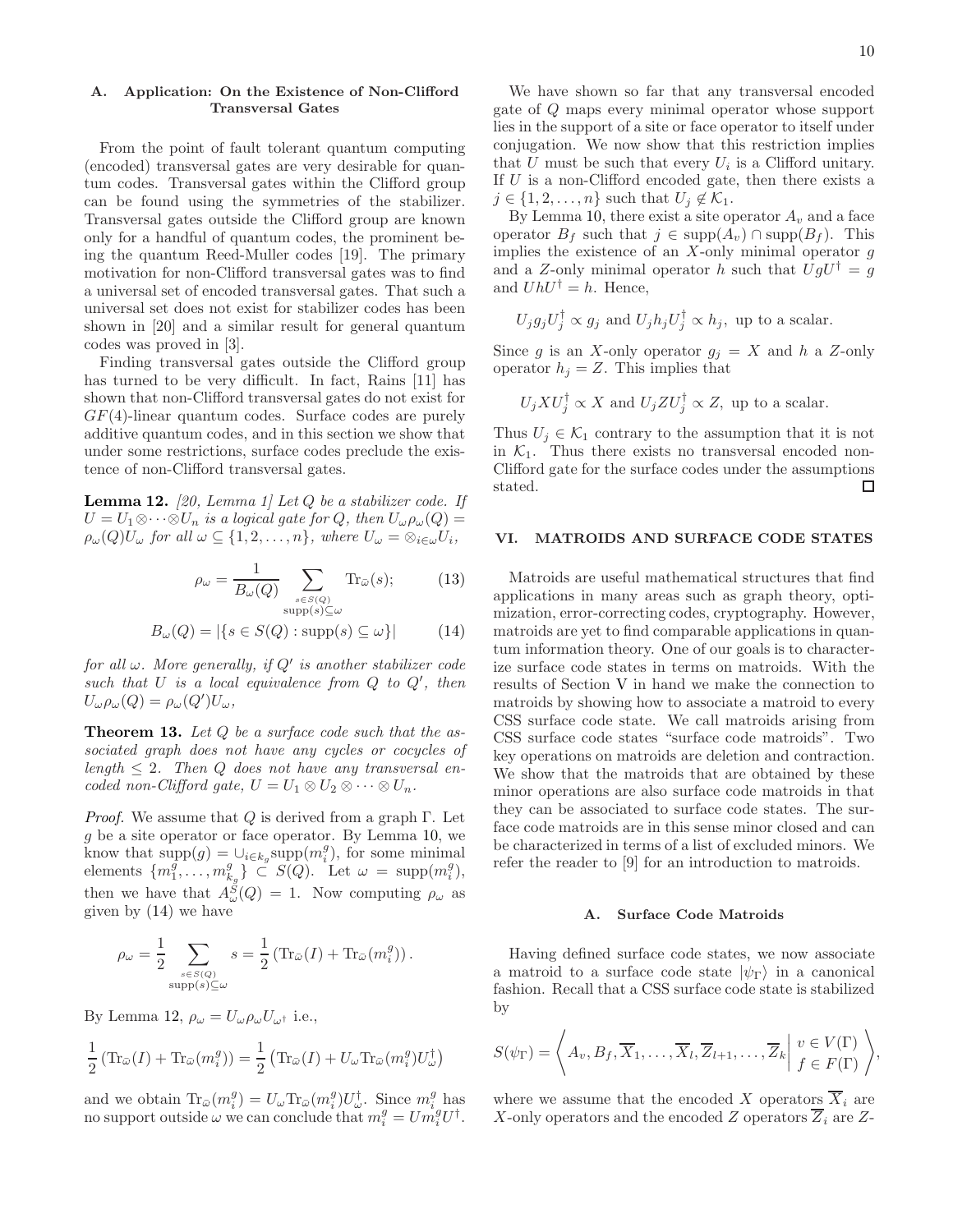only operators. In matrix form  $S =$  $\begin{bmatrix} S_X & 0 \end{bmatrix}$  $0 \mid S_Z$ 1 . Since a

CSS stabilizer state is completely determined by  $S_X$  or  $S_Z$ , we can define the CSS surface code states in terms of  $\{A_v \mid v \in V(\Gamma)\} \cup \{\overline{X}_1,\ldots,\overline{X}_l\}$  or  $\{B_f \mid f \in F(\Gamma)\}$  $\{\overline{Z}_{l+1}, \ldots, \overline{Z}_k\}$ . Let the vertex-edge incidence matrix of Γ be  $\mathbb{I}_{V(\Gamma)}$ . Denote by  $\mathfrak{C}(\Gamma)$  the cycles of Γ. If  $B \subseteq$  $\mathfrak{C}(\Gamma)$ , the we denote its edge incidence matrix by  $\mathbb{I}_B$ . The supports of the encoded  $X$  and encoded  $Z$  operators are cycles in  $\Gamma^*$  and  $\Gamma$  respectively. Denote by  $C(\Gamma^*)$ , the cycles in  $\Gamma^*$  that correspond to  $\{\overline{X}_1, \ldots, \overline{X}_l\}$ . We can write  $S_X$  in terms of these incidence matrices as

$$
S_X = \begin{bmatrix} \mathbb{I}_{C(\Gamma^*)} \\ \mathbb{I}_{V(\Gamma)} \end{bmatrix}, \tag{15}
$$

where  $C(\Gamma^*) \subseteq \mathfrak{C}(\Gamma^*)$ . The surface code matroid of  $|\psi_{\Gamma}\rangle$ is defined as the vector matroid of  $S_X$  and we shall denote it as  $\mathcal{M}(\psi_{\Gamma})$ . In other words,  $\mathcal{M}(\psi_{\Gamma})$  is determined by all the trivial cycles of  $\Gamma^*$  and a subset of the nontrivial cycles of  $\Gamma^*$ . Note that  $\mathbb{I}_{V(\Gamma)}$  contains some dependent rows. However, the matroid associated does not change when we add dependent rows to the matrix representing the matroid.

The vector matroid associated to  $S_Z$  is the dual matroid of the vector matroid of  $S_X$ . Since  $S_Z$  is determined by  ${B_f \in F(\Gamma)} \cup {Z_{l+1}, \ldots, Z_k}$ , by duality we see that

$$
\mathcal{M}(\psi_{\Gamma})^* = \begin{bmatrix} \mathbb{I}_{C'(\Gamma)} \\ \mathbb{I}_{V(\Gamma^*)} \end{bmatrix}, \tag{16}
$$

where  $C'(\Gamma)$  is a subset of  $\mathfrak{C}(\Gamma)$ .

**Lemma 14.** Let  $\mathcal{M}(\psi_{\Gamma})$  be a surface code matroid with ground set  $E(\Gamma)$ . Then any minor of  $\mathcal{M}(\psi_{\Gamma})$  is also a surface code matroid. Furthermore,

a.  $\mathcal{M}(\psi_{\Gamma}) \setminus e = \mathcal{M}(\psi_{\Gamma \setminus e})$ 

b.  $\mathcal{M}(\psi_{\Gamma})/e = \mathcal{M}(\psi_{\Gamma/e})$ 

where  $|\psi_{\Gamma \backslash e}\rangle$  and  $\psi_{\Gamma / e}$  are some surface code states of  $\Gamma \setminus e$  and  $\Gamma / e$  respectively.

Proof. Since M is a surface code matroid, there exists a graph  $\Gamma$  embedded on some surface  $\Sigma$ , such that the surface code matroid  $\mathcal{M}(\psi_{\Gamma})$  can be represented as

$$
\mathcal{M}(\psi_{\Gamma}) = \left[\begin{array}{c} \mathbb{I}_{C(\Gamma^*)} \\ \mathbb{I}_{V(\Gamma)} \end{array}\right],
$$

where  $C(\Gamma^*)$  is some subset of the nontrivial (homological) cycles of  $\mathfrak{C}(\Gamma^*)$ . We shall show that both the matroid deletion and contraction operations on  $\mathcal{M}(\psi_{\Gamma})$  result in surface code matroids. First let us consider the deletion operation. This corresponds to the deletion of a column of  $\mathcal{M}(\psi_{\Gamma})$ . We show that this is equivalent to the deletion of the edge associated to that column. Without loss of generality assume that the first column is deleted. Assume that this column is associated to the edge  $e$  in  $\Gamma$ . Deleting the column corresponding to  $e$ , the matrix  $I_{V(\Gamma)}$ 

gives the incidence matrix of  $\mathbb{I}_{V(\Gamma \backslash e)}$ . Deleting an edge in Γ corresponds to contracting an edge in Γ<sup>∗</sup> , see Lemma 3. So any cycle  $c \in C(\Gamma^*)$  that contains e continues to be a cycle in  $\Gamma^*/e$  unless c is a coloop. If c is a coloop, then contracting  $e$  removes the row corresponding to  $c$ in  $I_{C(\Gamma^*)}$  The cycles in  $C(\Gamma^*)$  are also in  $\Gamma^*/e$  which is obtained by contracting the edge  $e$  in  $\Gamma^*$ . Denote this subset of cycles in  $\Gamma^*/e$  by  $C(\Gamma^*/e)$ . In either case deleting the column in  $I_{C(\Gamma^*)}$  gives a matrix which is the incidence matrix of cycles in  $C(\Gamma^*/e)$ . Since  $\Gamma^*/e = (\Gamma \setminus e)^*$ ,  $\mathcal{M}(\psi_{\Gamma}) \setminus e$  can be identified with

$$
\mathcal{M}(\psi_{\Gamma}) \setminus e = \begin{bmatrix} \mathbb{I}_{C(\Gamma^*/e)} \\ \mathbb{I}_{V(\Gamma \setminus e)} \end{bmatrix} = \begin{bmatrix} \mathbb{I}_{C((\Gamma \setminus e)^*)} \\ \mathbb{I}_{V(\Gamma \setminus e)} \end{bmatrix} = \mathcal{M}(\psi_{\Gamma \setminus e}),
$$

which shows that the  $\mathcal{M}(\psi_{\Gamma})\backslash e$  is a surface code matroid.

Next let us consider the matroid contraction of  $\mathcal{M}(\psi_{\Gamma}).$ This corresponds to a projection of the matrix representing  $\mathcal{M}(\psi_{\Gamma})$  by removing a column as well as a row. If e is not a loop, then it is incident on two vertices  $u$  and v and the incidence matrix  $\mathbb{I}_{V(\Gamma)}$  contains precisely two rows  $r_u$  and  $r_v$  that have a '1' in the column corresponding to e. We can replace one of the rows say  $r_v$  by their sum  $r_u + r_v$ . Then this row corresponds to the incidence vector of the vertex obtained by contracting along e. The remaining row  $r_u$  corresponds a cycle  $c$  in  $\Gamma^*$ . Suppose there is a cycle  $c'$  in  $C(\Gamma^*)$  such that it contains e, then this cycle can be replaced by another cycle  $c''$  that is obtained by the combination of  $c$  and  $c'$ . This does not affect  $\mathcal{M}(\psi_{\Gamma})$ , therefore we can assume that all the cycles in  $C(\Gamma^*)$  do not contain e. Hence, the cycles in  $C(\Gamma^*)$ are also in  $\Gamma^* \setminus e$  which is obtained by deleting the edge e in Γ<sup>\*</sup>. The matroid minor  $\mathcal{M}(\psi_{\Gamma})/e$  is obtained by removing the row  $r_u$  in  $\mathcal{M}(\psi_{\Gamma})$  and deleting the column corresponding to e, which is now all zero except in the row  $r_u$ , because of the elimination operations performed earlier.

Suppose that  $e$  is a loop, then the column corresponding to e in  $\mathbb{I}_{V(\Gamma)}$  is an all zero column. If all the cycles in  $C(\Gamma^*)$  do not contain e, then this column is all zero column and we can simply delete it. Therefore, we have  $\mathcal{M}(\psi_{\Gamma})/e = \mathcal{M}(\psi_{\Gamma\setminus e}) = \mathcal{M}(\psi_{\Gamma/e}),$  where we used the fact that  $\Gamma \setminus e = \Gamma / e$ , when e is a loop. On the other hand if some cycle  $c \in C(\Gamma^*)$  contains e, then we replace every other cycle c' in  $C(\Gamma^*)$  that contains e by another cycle  $c''$  such that the row space of  $\mathbb{I}_{C(\Gamma^*)}$  does not change. At this point only one cycle in  $C(\Gamma^*)$  contains e . Denote these cycles that do not contain e as  $C(\Gamma^*\setminus e)$ . We obtain  $\mathcal{M}(\psi_{\Gamma})/e$  by removing the row corresponding to c and deleting the column corresponding to e.

Whether  $e$  is loop or not, on contracting the edge  $e$ ,  $\mathbb{I}_{V(\Gamma)}$  gives  $\mathbb{I}_{V(\Gamma/e)}$ , the vertex-edge incidence matrix of  $\Gamma/e$ , while  $\mathbb{I}_{C(\Gamma^*)}$  gives  $\mathbb{I}_{C(\Gamma^*\setminus e)}$ , cycle-edge incidence matrix of  $C(\Gamma^* \setminus e)$ . Thus the matroid minor  $\mathcal{M}(\psi_{\Gamma})/e$  is given by

$$
\mathcal{M}(\psi_{\Gamma})/e = \begin{bmatrix} \mathbb{I}_{C(\Gamma^*\setminus e)} \\ \mathbb{I}_{V(\Gamma/e)} \end{bmatrix} = \begin{bmatrix} \mathbb{I}_{C((\Gamma/e)^*)} \\ \mathbb{I}_{V(\Gamma/e)} \end{bmatrix} = \mathcal{M}(\psi_{\Gamma/e}).
$$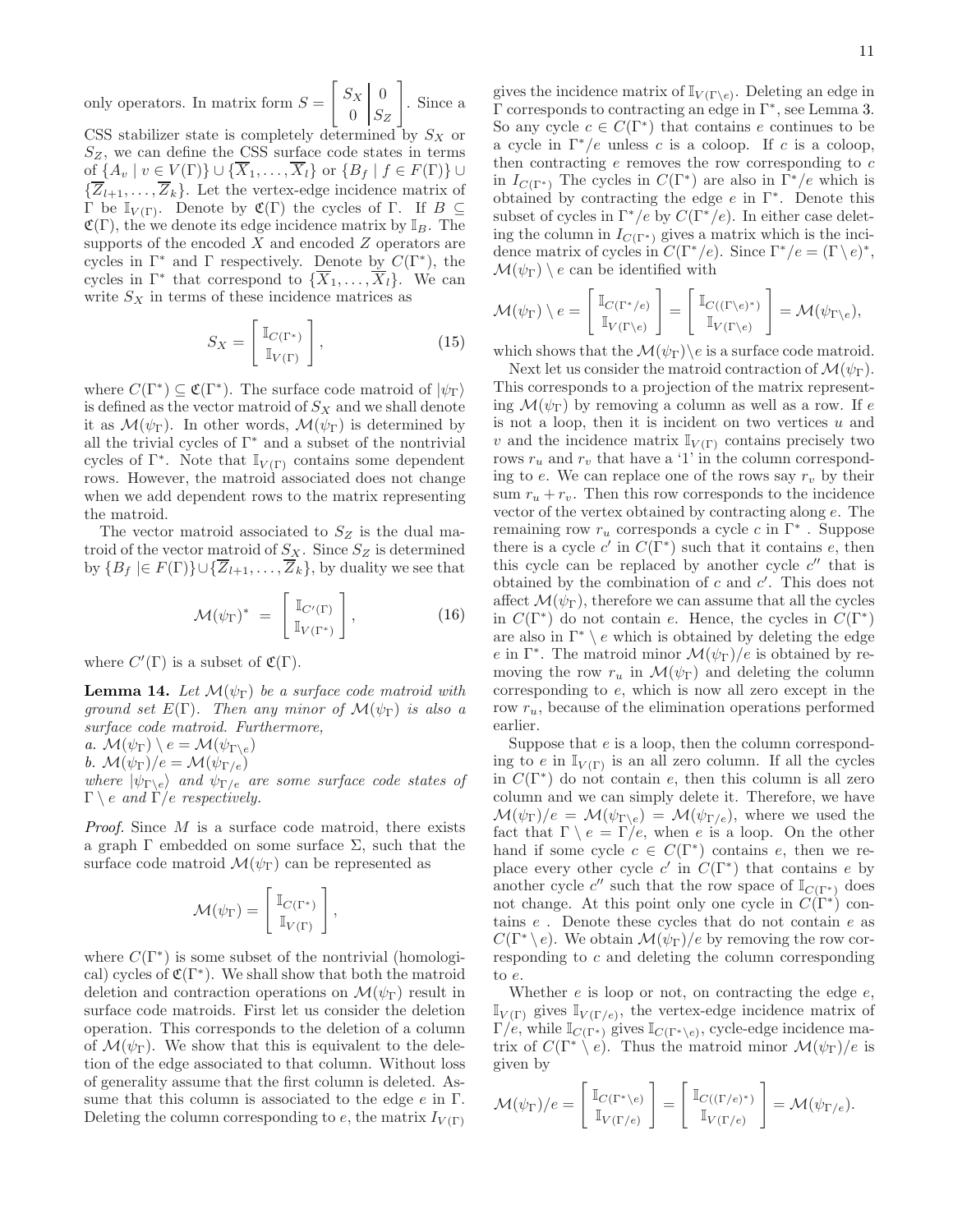This completes the proof that the minor of a surface code matroid is also a surface code matroid.  $\Box$ 

A family of matroids  $F$  is said to be minor closed, if every minor of a matroid in  $\mathcal F$  is also in  $\mathcal F$ . The preceding Lemma, therefore gives us the following result.

Corollary 15. Surface code matroids are minor closed family of matroids.

Corollary 15 establishes a connection with an important, albeit difficult, problem in matroid theory. A consequence of the structure theory of binary matroids is that any class of minor closed binary matroids is characterized by a finite set of excluded minors [4]. Thus all CSS surface code states can be characterized by a finite set of CSS states. However, finding these CSS states or equivalently the excluded minors of the surface code matroids appears to be a difficult task. Fortunately, for some restricted classes we can do so and derive some useful results.

## B. A Class of Surface Code Matroids

In conjunction with Corollary 15 we can state Theorem 11 in a slightly more useful way in that we can eliminate many CSS stabilizer states from being counterexamples to the LU-LC conjecture. Some of the surface code matroids can be related to well studied classes of matroids, namely graphic and cographic matroids. A binary matroid is graphic if and only if it does not have a minor in the set  $\{F_7, F_7^*, \mathcal{M}^*, \mathcal{M}^*(K_5), \mathcal{M}^*(K_{3,3})\}$ , where  $F_7$  and  $F_7^*$  are the Fano matroid and its dual;  $\mathcal{M}(K_5)$ , and  $\mathcal{M}(K_{3,3})$  are the matroids of the complete graph  $K_5$ and complete bipartite graph  $K_{3,3}$  while  $\mathcal{M}^*(K_5)$ , and  $\mathcal{M}^*(K_{3,3})$  are their dual matroids; definitions of these matroids can be found in [10].

Let  $\Gamma$  be a graph and as before denote by  $\mathfrak{C}(\Gamma)$  the set of all cycles of  $\Gamma$  and let  $\mathbb{I}_{V(\Gamma)}$  be the vertex-edge incidence matrix of Γ. The rowspace of  $I_{V(\Gamma)}$  is called the cut space of Γ. The incidence matrix of all the cycles of  $\Gamma$  is denoted as  $\mathfrak{C}(\Gamma)$ . The row space of  $\mathbb{I}_{\mathfrak{C}(\Gamma)}$  is called the flow space of  $\Gamma$ . The cut space and the flow space of  $\Gamma$  are orthogonal to each other, more precisely  $\mathbb{I}_{V(\Gamma)}\mathbb{I}_{\mathfrak{C}(\Gamma)}^t=0.$ The supports of site operators form a spanning set for the cut space, while the supports of the face operators and the encoded Z-operators are a spanning set for the flow space. Since  $\mathbb{I}_{V(\Gamma)}$  and  $\mathbb{I}_{\mathfrak{C}(\Gamma)}$  are orthogonal we can define a stabilizer code with the stabilizer matrix

$$
S = \begin{bmatrix} B(C) & \mathbf{0} \\ \mathbf{0} & B(F) \end{bmatrix}, \tag{17}
$$

where  $B(C)$  is a basis of the cut space and  $B(F)$  is a basis of the flow space. Such stabilizer states are sometimes called cut-flow states. A cut-flow state is precisely the CSS surface code state that is stabilized by site operators,

the face operators and the encoded Z operators. In other words

$$
S = \langle A_v, B_f, \overline{Z}_1, \dots, \overline{Z}_g \mid v \in V(\Gamma), f \in F(\Gamma) \rangle.
$$

The key observation is that the vector matroid associated to  $\mathbb{I}_{V(\Gamma)}$  is precisely the cycle matroid of  $\Gamma$  and denoted as  $\mathcal{M}(\Gamma)$ . In other words,  $\mathcal{M}(\Gamma)$  is a surface code matroid that is also a cycle matroid. The vector matroid associated to  $\mathbb{I}_{\mathfrak{C}(\Gamma)}$  is called the bond matroid of  $\Gamma$  and denoted as  $\mathcal{M}^*(\Gamma)$ . The matroids  $\mathcal{M}(\Gamma)$  and  $\mathcal{M}^*(\Gamma)$  are duals of each other.

Theorem 11 implies the following corollary that makes a useful connection to binary matroids.

Corollary 16. Let C be an  $[n, k, d \geq 3]_2$  classical code with dual distance  $d^{\perp} \geq 3$ . Let  $|C\rangle = \sum_{c \in C} |c\rangle$  be the CSS stabilizer state derived from C with the stabilizer  $matrix S =$  $\begin{bmatrix} G & 0 \end{bmatrix}$  $0 \mid H$ 1 , where G and H are the generator and parity check matrices of C. If the vector matroid associated to G is either graphic or cographic, then  $|C\rangle$ cannot be a counterexample to the LU-LC conjecture.

Proof. We note that the matroids associated to G and H are dual to each other. If the vector matroid of  $G$  is graphic, then there exists a graph  $\Gamma$  and a surface  $\Sigma$  on which  $\Gamma$  can be embedded such that the cycle matroid of  $\Gamma$  is the vector matroid of G. Since the bond matroid of Γ is the dual of cycle matroid, it is given by the vector matroid of H. It follows that  $|C\rangle$  is a cut-flow state. Since  $d \geq 3$  and  $d^{\perp} \geq 3$ , it follows that  $\Gamma$  does not have cycles or cocycles of length  $\leq$  2; thus Theorem 11 is applicable to  $|C\rangle$ . Therefore,  $LU(|C\rangle) = LC(|C\rangle)$  and  $|C\rangle$  cannot be a counterexample to the LU-LC conjecture.

Similarly, if the vector matroid of  $G$  is cographic, then vector matroid of  $H$  is graphic and we can conclude that the state stabilized by  $H<sub>0</sub>$  $0 \mid G$ 1 cannot be counterexample to the LU-LC conjecture. But this state is local Clifford equivalent to  $|C\rangle$ , therefore  $|C\rangle$  cannot be a coun-<br>terexample either. terexample either.

Corollary 16 gives us a very simple test to rule a large class of CSS stabilizer states, in particular all the cutflow states. So to test whether a given code  $C$  can give rise to a counterexample we simply have to test if the associated matroid is graphic or cographic. Graphic and cographic matroids are characterized by finite number of excluded minors. In Corollary 16 we test to see if G or H are graphic. This test can be performed in polynomial time for binary matroids, see [15].

Further, Corollary 16 implies that a CSS counterexample for the LU-LC conjecture must necessarily be induced by a nongraphic and noncographic matroid. However, a CSS stabilizer state whose associated matroid is neither graphic nor cographic is not necessarily a counterexample to the LU-LC conjecture. An interesting albeit difficult